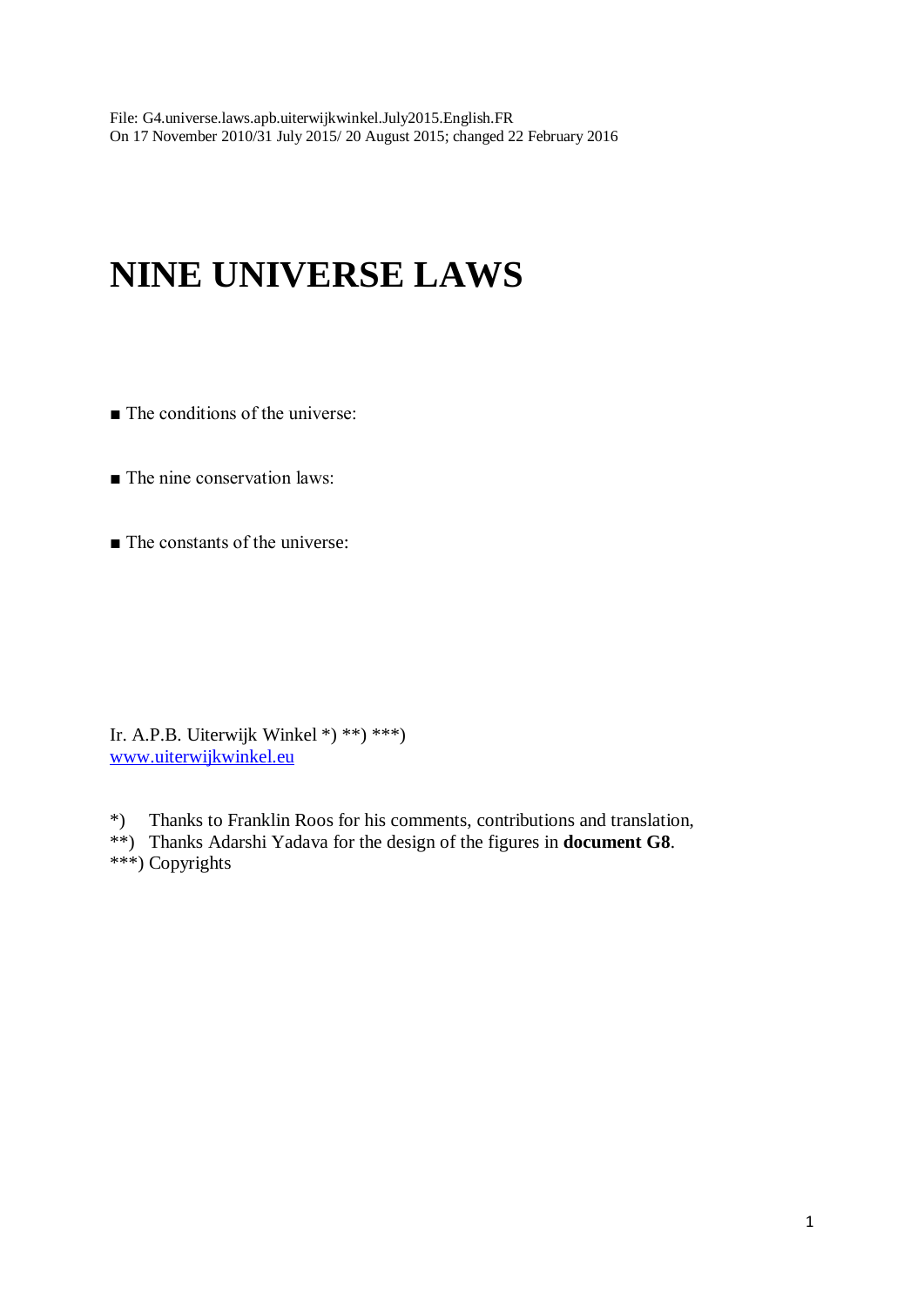# **\* 1 INTRODUCTION:**

# **-) The Universe cycle:**

In **document G7** [www.uiterwijkwinkel.eu](http://www.uiterwijkwinkel.eu/) the author describes qualitatively the energyneutral cycle that the universe always runs, again and again. This universe cycle or Taeutcycle, consists of 29 precisely describe phases that will be settled in an unimaginable long period of about 2 to  $3 \times 10^{12}$  years within a spherical space with a radius of approximately 2.5 to 3.5 x  $10^{12}$  light years around the center C of the universe.

From 2016 this universe cycle can be modeled mathematically and be filled in quantitative in detail.

#### **-) The paths of photons are no pure straight lines but are very slightly curved**.

The cause is the electric dipole and magnetic quadrupole construction of the photons reacting on electric and magnetic fields around the stars and galaxies. The paths of elementary particle radiations are bended as well due to their very small magnetic spin and/or their electric charge.

Except gravity all forms of radiation undergo a very slight deviation being average only about 1 degree per 10 to 40 millennia! That deflection is such that all of them continue to move within the universe-sphere-shell and cannot escape from it. Therefore, the universe-sphere shell is a 100 % closed system for mass, matter and kinetic energy.

# **-) Deflection results in spiraling orbits of photons:**

This deflection and the shape of the deflection (s) have major implications for the shape and dimensions of the universe and the number of galaxies observed from Earth. Inside the gigantic universe and relatively thin universe-sphere-shell through the above forms of radiation no straight lines but flattened spiral paths with a 'circle' extent of magnitude around 60 million light years and a much smaller pitch of screw. These deflections are such that all the frankinos (neutrinos) and photons remain 100% within the universe-sphere-shell.

# **-) The universe is much smaller than we think thanks to measurements with the Hubble:**

If photons move 100% purely rectilinearly than the farthest observable galaxies are approximately 14 billion light years from Earth.

In the case of an average deflection of 1 degree per 10 to 40 millennia all the photons move in spiral paths. The photons of the furthest detectable objects are also 14 billion years have been on the road, but then in the meantime within the universe-sphere-shell tens full 'convolutions' to go through a spiral. Net these photons thereby moved a distance that is approximately 10 times smaller and a 'net' distance of only about 1.4 billion light years within the universesphere-shell instead of the thought and observed 14 billion light years. In that case, the universe is approximately 10 times smaller than has been believed up to the present.

#### **-) Double counting:**

Of all distant objects in the universe the photons reach the Earth through several spiral paths. The same galaxy is then observed several times and in different places in the universe. This results in multiple duplications of those galaxies as hoaxes.

The actual number of galaxies can simply be a factor 10 to 30 times smaller than expected in 2015. The author now starts from 4 to 20 billion galaxies instead of the 150 – 200 billion observed galaxies. With multiple counts the amount of mass, matter and kinetic energy is just a factor of 10 to 20 times smaller.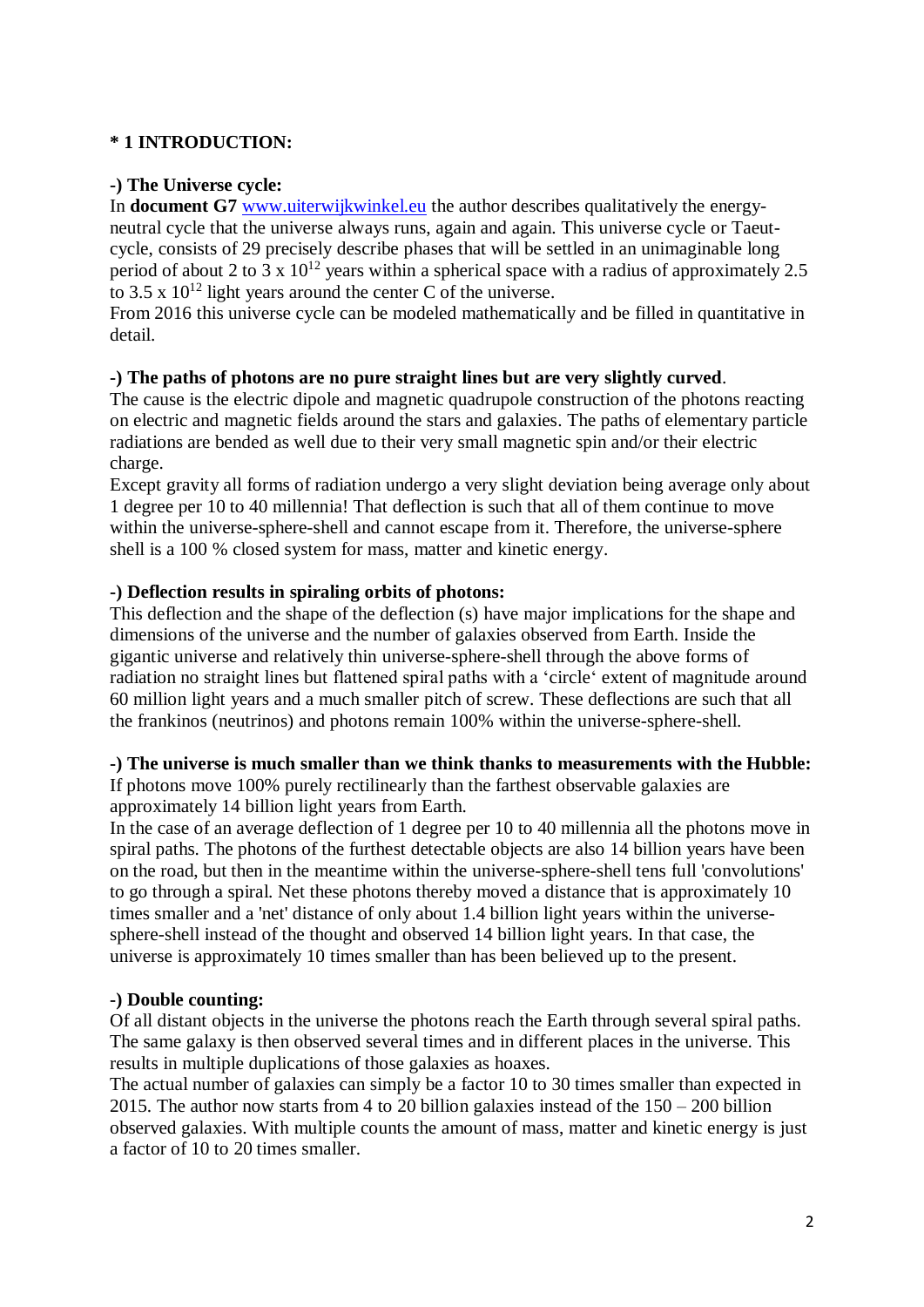With these curved paths of frankinos (neutrinos) and photons, the universe is extremely confusing. Modeling of the 29 phases of the universe cycle in **document G7** offers a way to get there. **Document G8** contains figures with explanatory notes accompanying the universe cycle.

# **-) The first part of the universe expansion takes place in the absence of gravity:**

During the first part of the universe cycle the universe is expanding for 5 to 10 billion years on all sides uniformly from the center C in the form of spherical layers filled with single protons and single electrons, and at a rate of one third to half the speed of light. In that period the atom is missing and with the atom also lacks gravity. The origin and essence of gravity refer to the **documents E3 and E3-1** [www.uiterwijkwinkel.eu](http://www.uiterwijkwinkel.eu/) .

The current physics assumes that gravity is directly linked to the mass of the nucleus. In his documents the author states that gravity (like other physical and chemical forces) is generated by the 'shell'-electrons in atoms in combination with the velocity of the atom in the universe relative the center C of the universe.

If the velocity of the atom is zero relative to  $C$  then the gravity (and all other physical forces and chemical ones) of that atom is also zero. For today's physicists is that hard to believe such as a gravity-less universe immediately after the Little Bang.

That first period of expansion results in a universe having a spherical shell shape with C as the center of the universe. It expands sphere-symmetrically to a radius of 2.5 to 3.0 billion  $(10^9)$ light years. Later the radius grows to 3.0 to 3.5 billion light years. In this first atom-free period of 5 to 10 billion (10<sup>9</sup>) years gravity lacks so the expansion is not at all slowed down!

#### **-) Charge-free building up of gravitational energy compared to C:**

In this atom-free and gravity-free period, however, no gravitational energy is directly built up. That energy relative to C is activated concretely only at the moment that the hydrogen atom comes back in the universe, simultaneously with gravity and gravitational energy compared to C. That realized gravitational energy relative to C is not immediately 'visible', but is present in the universe and is completely on the energy balance. That with the hydrogen added gravitational energy is in fact the by science sought 'dark energy'.

The next  $250 \pm 50$  billion (10<sup>9</sup>) years gravity brings the expansion of the universe-sphereshell, containing 4 to 20 billion galaxies, to a full stop. In that period, all the stars used completely their hydrogen and produce fusion-energy (photons). Thereby correspondingly disappears much gravity and gravitational energy. See **Figure 6 document E3-1**. In that period, the galaxy is fully absorbed into its central black hole and thereby disappeared. Then all the expansion kinetic energy is converted into rotational energy of the galaxies and finally in these central black holes. Then the universe starts to shrink.

The charge-free added gravitational energy to the universe is fully used at shrinking the universe again to slow the rotation of all central black holes and to reduce this rotation to zero eventually. Side effect of this is that the acceleration of the contraction-velocity of the universe-sphere-shell is continuously decelerated to a relatively constant speed of approximately 0.10 to 0.15 Mm/s.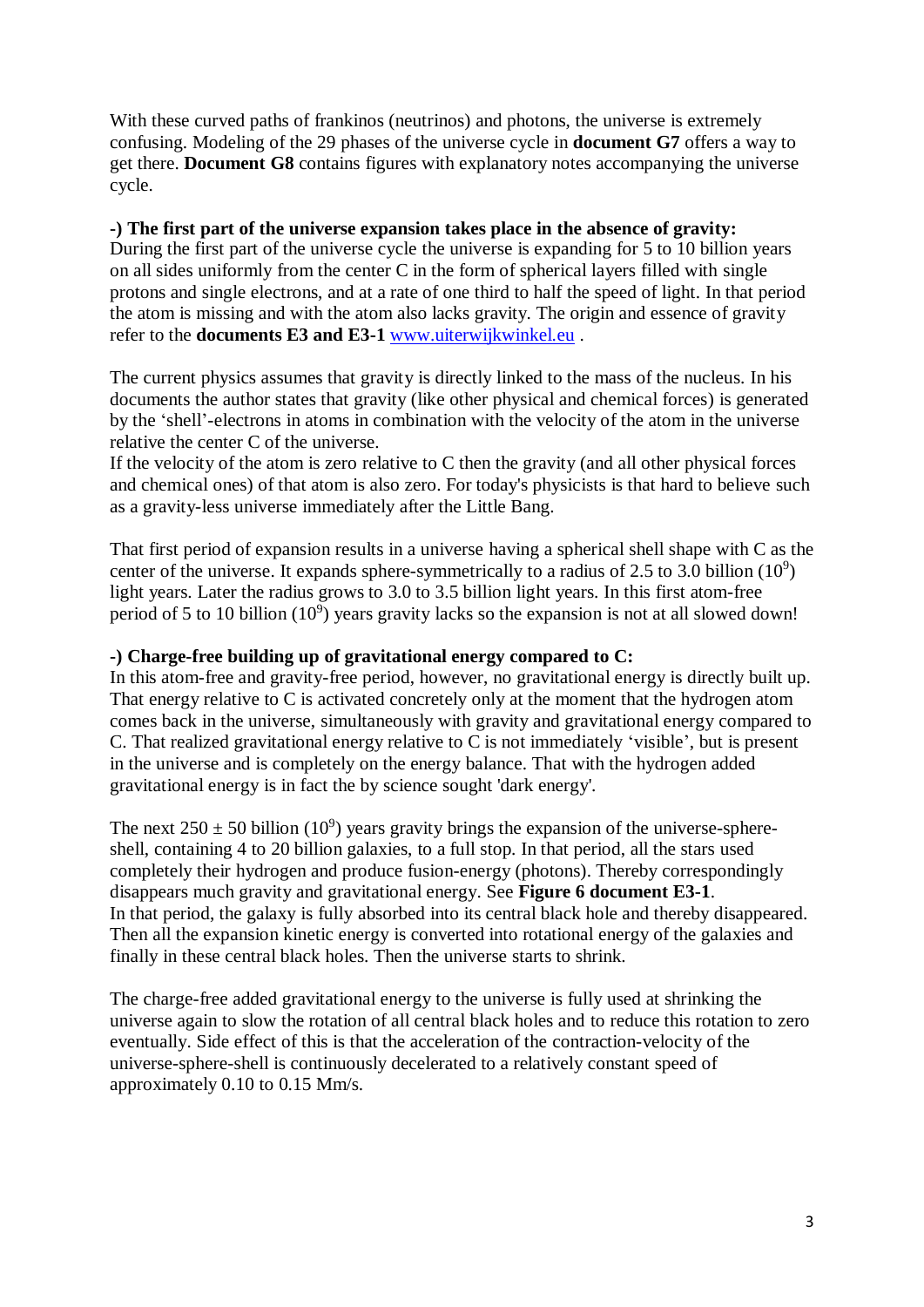Due to gravity, the expansion of the universe is finite. Thanks to its gravitational energy each cycle of the universe is settled in a completely energy-neutral manner. Therefore the universe cycle behaves literally as a perpetual motion! In **document G7**, the author describes how the universe phase cycle is completed by phase.

# **-) The universe is a completely closed system:**

Deflection occurs to all types of frankinos (= neutrinos), photons and particle radiation. This keeps in motion all forms of radiation within the universe shell (except gravity). The universesphere-shell therefore acts as a giant balloon-like completely closed system that pulsates around the center C of the universe. That small center C has a physical size of only approximately a few centimeters.

For matter the spherical shape of the universe has a radius of at least  $0.05 - 0.1$  billion  $(10^9)$ km in the form of the Little Bang black hole and a maximum of approximately 2.5 to 3.5 billion light-years in the form of a universe-sphere-shell occupied by 4 to 20 billion galaxies. All electromagnetic radiation and particle radiation remain moving within that relatively thin universe-sphere-shell. Because of this deflection and spiral paths mass or matter,

electromagnetic radiation, particle radiation and energy cannot escape to the universe finally.

Gravitational force-radiation and time are the only forms of 'radiation' that are without mass, matter, charge, magnetic spin and energy for 100%. That is why gravity itself moves: a) pure linear as well as b) much faster than the speed of light.

Gravity and time travel with infinite speed throughout the universe. Gravitational radiation and time leave this universe consistently. Accumulation of gravity or time does not exist in the universe.

For all mass, matter, charge, magnetic spin and kinetic energy the universe is a completely closed system.

# **-) The principles of the universe cycle developed through the universe laws:**

The universe and the universe cycle are based on a number of principles and conservation laws that are identified in this document as the universe laws.

# **-) The twelve basic parameters of the universe cycle:**

Within those principles or laws all the 29 phases of the universe cycle can be described qualitatively in detail on the basis of 12 base variables or parameters of the universe being elaborated in **document G3**.

Based on these 12 parameters each of the 29 phases of the universe cycle a detailed mathematical model can be established. The author endeavors to start with the modeling from the end of 2015. Each of these 29 phases can be combined to one complete model of the universe cycle.

For each phase are all 12 basic parameters will be filled quantitatively and thus the conditions of the universe as a whole cycle will be known.

Within that cycle of matter and energy all the parameters have their own minimum and maximum. The parameters are physically finite and have a cyclical nature. Time and space are no infinite quantities! See **document G2**.

The cycle of the universe will repeat itself for ever. The universe goes through its cycle over and over and almost exactly the same way. Only the number of cycles that the universe runs consecutively, is infinite! Everything else is finite.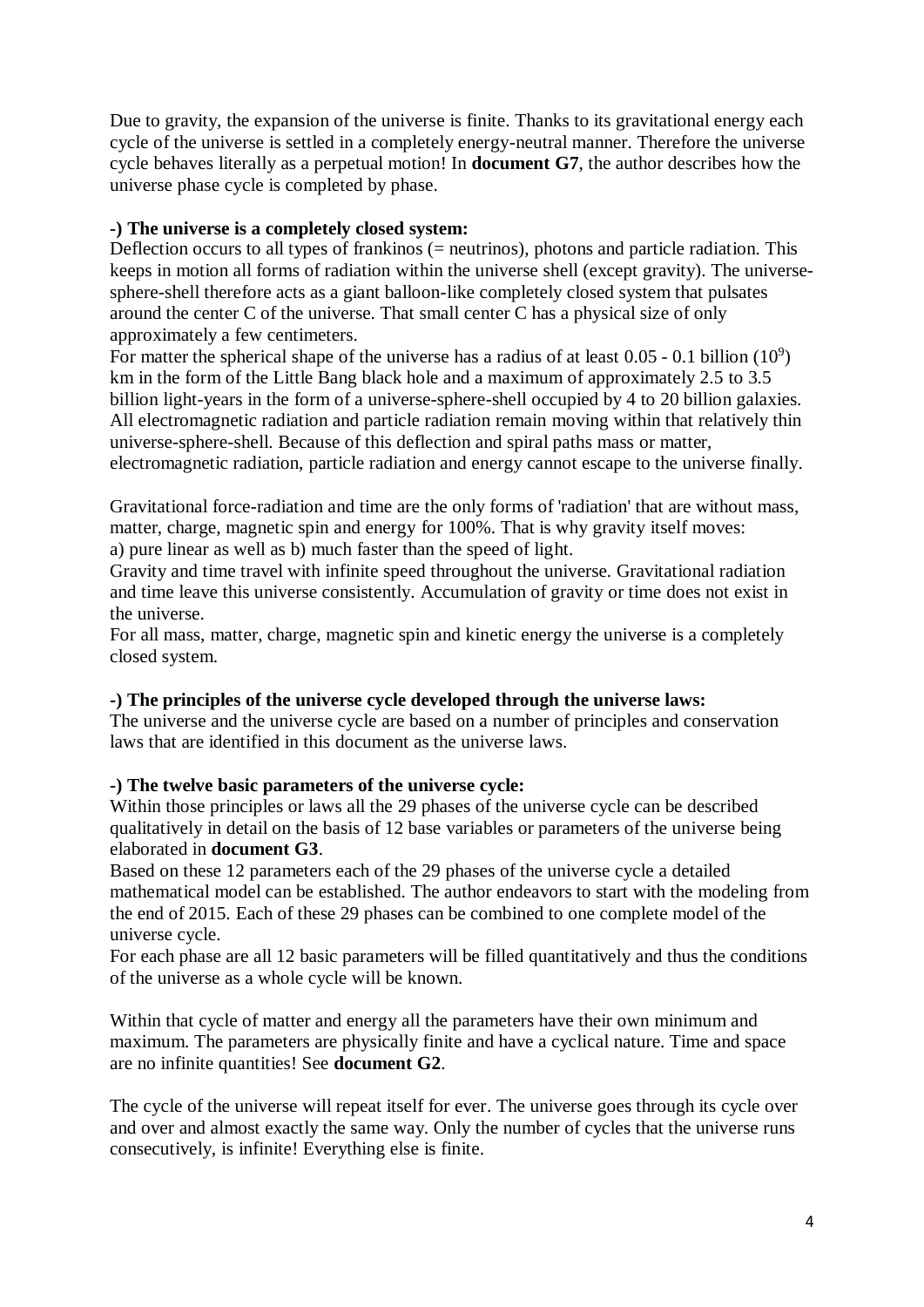# **\* 2) DOCUMENT PURPOSE:**

In this document, the author appoints the principles, the conditions and the constants of the universe.

These are reflected in the universe laws serving as preparation for the modeling of the universe cycle.

# **\* 3) THE NINE UNIVERSE LAWS:**

In this chapter, the conservation laws and constants of the universe are formulated.

# **3.1 THE FIRST UNIVERSE LAW; THE CONTINUITY EQUATION:**

**Law 1 a):**

**Each of the twelve basic parameters has the same quantitative value at the beginning and end of each universe cycle. (Continuity)**

**Law I b):**

**All ordinary matter in the universe is made up of an equal number of ordinary protons and ordinary electrons.**

**All black hole matter in the universe is also made up of an equal number of anti protons and anti electrons.**

**Law I c):**

**All (anti) protons, and (anti) electrons are built up from the most basic higgs, frankinos**  (neutrinos) and photons. In universe constructions of photons and  $E = mc^2$  added kinetic **rotary energy results only in ordinary protons and electrons. Anti-protons and antielectrons rotate oppositely with equatorial speed of light.**

(For the structure of higgs particles see **document F1a 2014**.

For the structure frankinos (neutrinos) and photons see **document F1b**. For the quarks and structure of the (anti-)proton and the (anti-)electron see **document F1c**)

**Law I d):**

**The amounts of mass, electric charge and magnetic spin in the universe throughout the universe cycle are conserved and so they are constantly present. Net the universe as a whole is electrically neutral.**

**Law I e):**

**All mass, matter and energy are real and present; the universe does not contain 'dark mass or matter 'and 'dark energy'. During some phases in the universe cycle a fraction of the material and thus of the mass, charge, and spin is temporarily hidden in electromagnetic radiation and in particle radiation.**

# **Law I f):**

**The total amount of momentum and angular momentum remains zero.**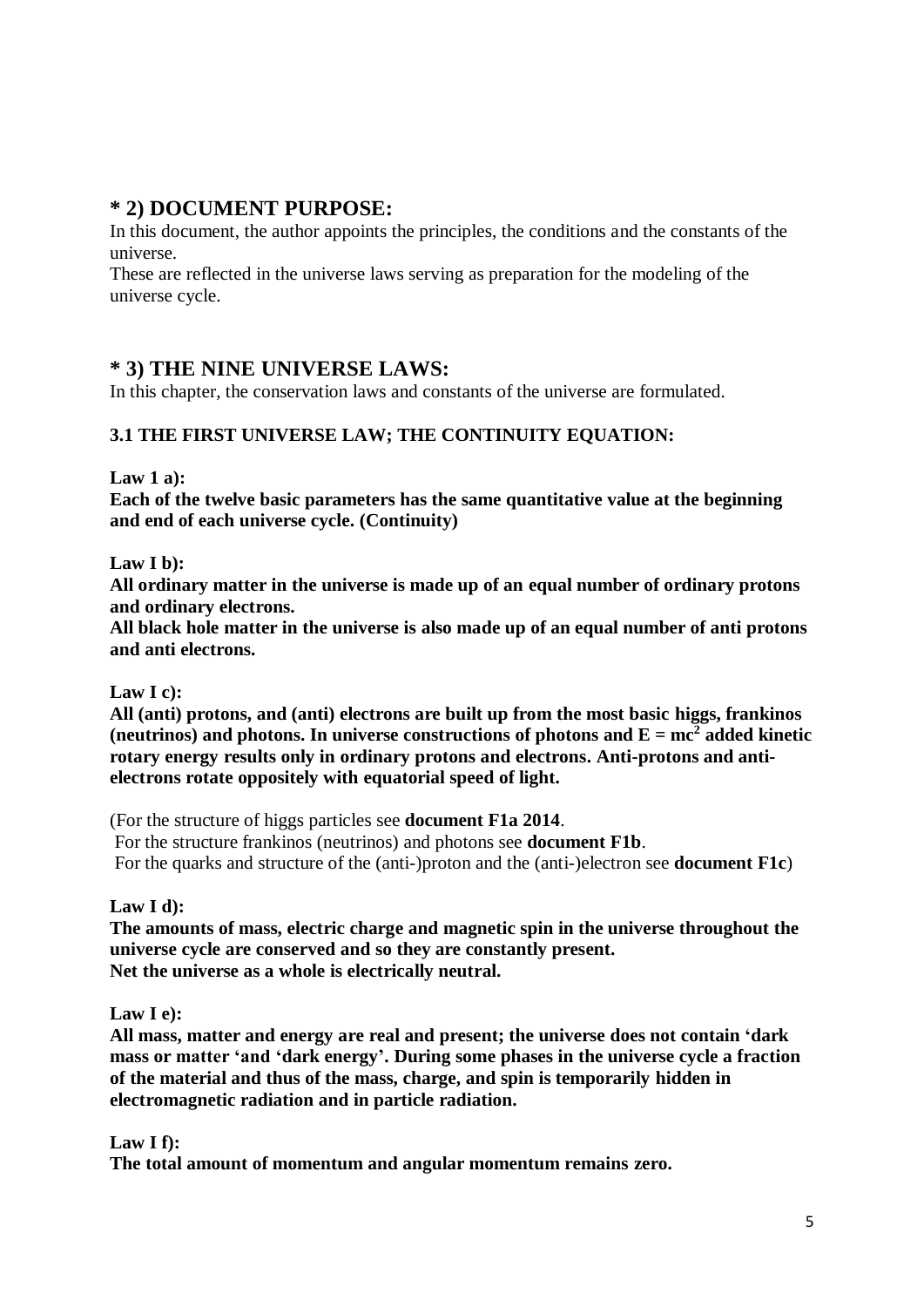**Explanation of the Laws I a), I b), I c), Id), Ie) and If):**

# **-) In 2015 Einstein and science do not make explicit distinction between mass and matter:**

1) In **document F1c** [www.uiterwijkwinkel.eu](http://www.uiterwijkwinkel.eu/) the three dimensional structure of the (anti-) proton and (anti-) electron have been elaborated and displayed their physical structures in **Figures 1 to 15 of 2014 F1a, F1b and F1c**.

The (anti) proton and (anti-) electron are the only possible four basic building blocks of matter and anti-matter. These structures are based on only four most elementary higgs. All the building blocks of matter and antimatter are all made up 13.5 photons, 3 quarks and overall 81 Higgs particles.

In **documents F1a 2014** and **F1c**, the author makes a fundamental distinction between the concepts of mass and matter. The very lowest level of matter is formed by the higgs. These most elementary particles are extremely difficult to trace.

As a result of kinetic energy they rotate around their three axes and therefore deformations occur. In protest against these distortions these higgs particles generate:

- *- (anti) mass and inextricably attached two elementary physical properties:*
- *- positive or negative electric charge, and*
- *- magnetic spin ↓ or ↑*.

These smallest higgs particles do not possess the characteristic of (anti) matter! These higgs mass and equivalent higgs anti mass particles cannot annihilate!

2) With higgs particles frankinos (neutrinos) and photons can be build. Those particles are majorana particles. See **Figures 1-12 documents F1a 2014 F1b and F1c**. These higgs, neutrinos and photons have mass. Therefore their speed limit through the universe is the velocity of light. Photons have the following characteristics: mass, electric dipole, magnetic quadrupole, kinetic energy and a rotation clockwise or anti clockwise. Photons don't have the characteristic of matter or antimatter!

# **-) Matter is a derivative of mass:**

- 3) According to the author is the lowest level of matter is the proton-higgs together with electron-higgs. Photons are constructions of six higgs particles. Protons and electrons are buildings of 13.5 photons, 3 quarks (and 81 higgs) rotating with equatorial speed of light around their axis and thus possess a rotational kinetic energy of  $E = \frac{1}{2} mc^2$ . See **F1c**. The (anti) protons and (anti) electrons have four basic characteristics: 1) mass, 2) electric charge, 3) magnetic spin, 4), an internal rotation with equatorial speed of light and rotational kinetic energy ( $E = \frac{1}{2}mc^2$ ) clockwise or anti clockwise and thus 5) the characteristic of matter or antimatter. In addition, they possess an external linear and angular speed with associated kinetic energy.
- 4) All protons, electrons and atoms are at their lowest level built for 100% with such material containing structures of photons with equatorial speed of light rotating anticlockwise or clockwise around their axis. This results in a universe with only four basic building blocks for atoms: a) the (anti) proton-higgs and the (anti) electron-higgs, all with matter, charge and spin. They dominate the only two elementary forces of matter in the universe: electric force and magnetic force.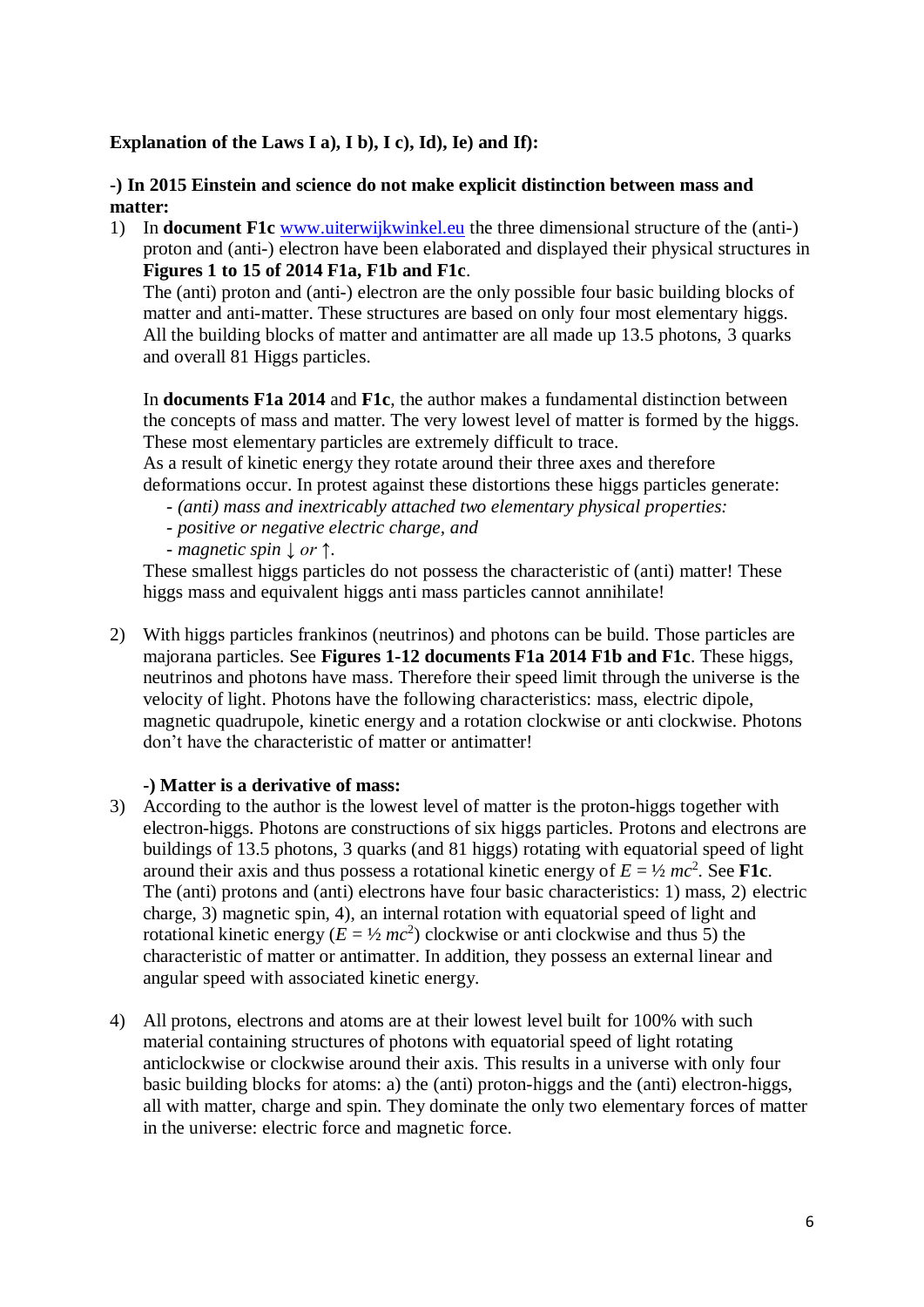- 5) Because of that rotation with the speed of light c (clockwise) or (anti clockwise) matter and antimatter can annihilate and  $E = 2 \times \frac{1}{2} mc^2 = mc^2$  is converted into energy and in 27 photons. During annihilation mass is not at all converted, into energy! All mass is still conserved inside these photons! See **Figure 15 document F1c**. Also each charge and spin are completely conserved.
- 6) **Einstein's**  $E = mc^2$  does not apply  $m = mass$  but only *quantitatively* for  $m = matter$  with *antimatter.*
- 7) Unfortunately, **Einstein** failed to make a clear distinction between the concepts of mass and matter. He did not recognize that matter is a derivative of mass. Anno 2015, the current science does not recognize that differences as well. A pretty disastrous mistake with far-reaching consequences for the already published scientific literature and the current theoretical research.
- 8) The science believes the Big Bang theory based on  $E = mc^2$  for  $m = mass$  immediately followed by the reformation of mass energy. Then in fact the Big Bang is based on a kind of equilibrium reaction!
- 9) In the year 2015, the science has no vision of how the stepwise transform from mass into energy occurs or vice versa. Until now nobody has been able to prove creation of mass from pure energy occurs! See as alternative **documents F1a 2014 and F1c**. Not able to explain the stepwise transformation of 'mass' in 'energy' and vice versa is the 'Achilles heel' in the theory of relativity and in the Big Bang theory. That is why the Big Bang theory does not explain the first 380 millennia of the universe. Then the creation of the present universe cannot be declared well!

#### **-) Universe doesn't start with a hot Big Bang but with a super cold Little Bang:**

- 10) The Little Bang theory of the author starts from the Little Bang black hole when all the mass, matter, charge, magnetic spin and kinetic energy in the universe of the previous universe is put together in the form of black-hole atoms. Those black-hole atoms repel each other with their negatively charged electron-shells. In all compact celestial objects such as black holes, white dwarfs and neutron stars. This puts a huge electric spring tension threaten to let fall apart the black holes, white dwarfs and neutron stars. Only gravity prevents that disintegration.
- 11) That spring tension also applies to the Little Bang black hole where gravity holds together the black-hole atoms. In the final stage of formation of the Little Bang black hole takes the contraction-velocity of the universe further and further away until zero eventually. Gravitation is linearly related to the speed of (black hole) atoms. With the decline contraction-velocity includes the overall contraction-gravity of the Little Bang black hole farther away until eventually zero! At some point, the electrical repulsion between the black-hole atoms becomes stronger than gravity.
- 12) At that point the Little Bang black hole becomes unstable and then falls apart in loose black hole atoms. See **Figure 9 of G6 and G8**. Unprotected single black-hole atoms are completely unstable and disintegrate into protons and electrons. They arrange themselves in spherical mono-layers of protons and electrons**; figures 19 - 28 of G8**.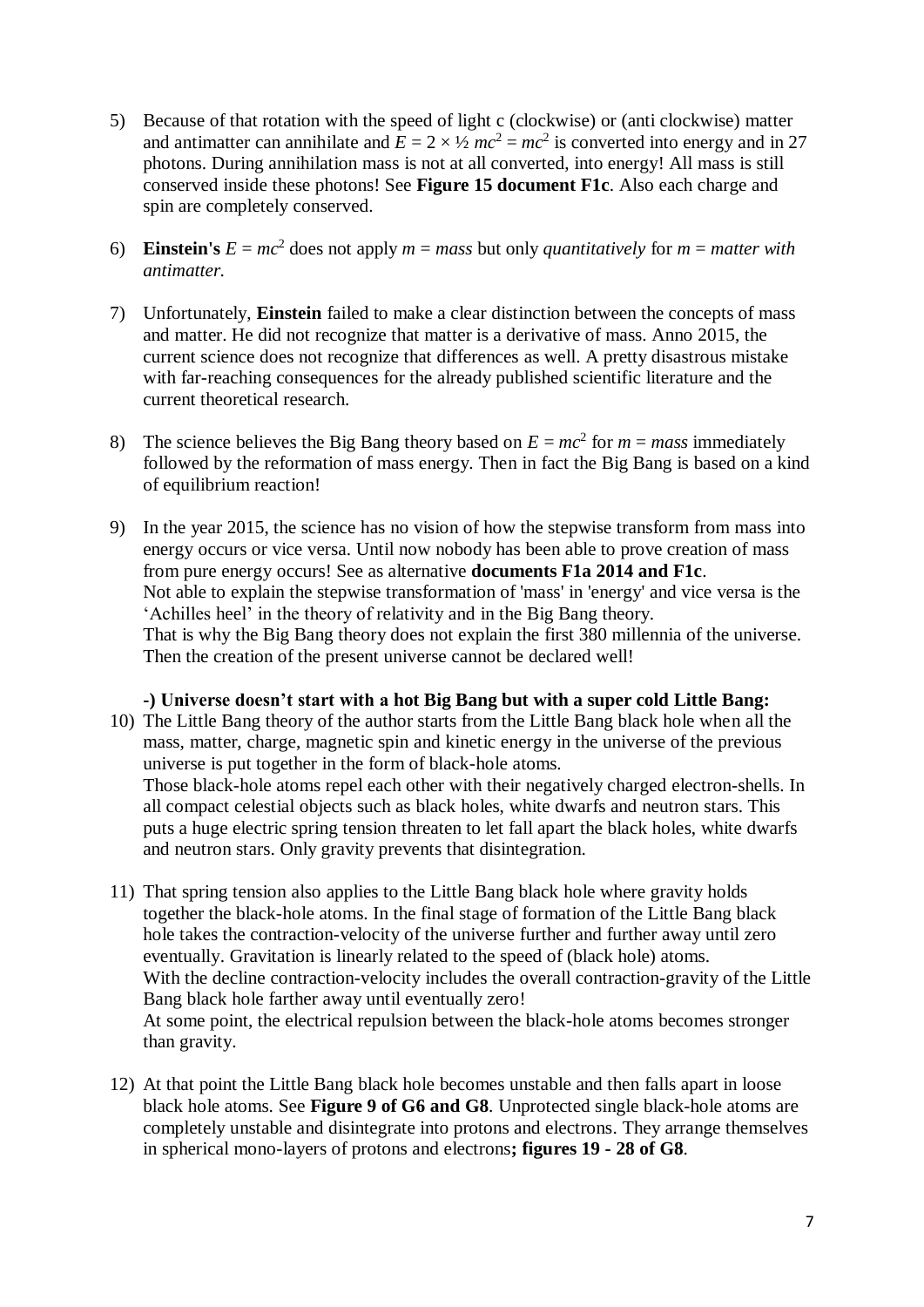At the Little Bang conversion of mass into energy or matter does not occur but all released protons and electrons remain completely intact.

13) Unlike the Big Bang, about the Little Bang the author has not the problem he should explain the formation of mass or matter from energy. The **documents F1a 2014, F1b and F1c** the author outlines an alternative process of how matter is reformed in the universe from electromagnetic radiation and from particle radiation.

#### **-) Gravity is not directly linked to mass but only indirectly:**

14) A similar error also applies to **Newton's** law of gravity. In his time the coupling of gravity with mass was pretty logical but fundamentally wrong. Mass does not generate intrinsically gravity! Like the other physical forces and chemical forces of the atom, gravitation is generated solely by the 'shell'-electrons of ordinary atoms, and of blackhole atoms and only in combination with movement of the atom in the universe versus the center C of the universe.

Gravity is not a constant force but a variable speed related quantity! The same applies to gravitational energy or the potential energy. See **documents E3** 'Gravity force radiation on the scale of the universe' and **document E3-1**.

15) However **Newton** and **Einstein** 'forgot' to add the factor *cos α* to their formulas where α is the angle that two objects in the universe-sphere-shell make towards the center C of the universe. For two objects within the galaxy is that  $\cos \alpha = 1.000$ . In gravity between galaxies themselves cos  $\alpha$  is <1.

That **Newton** and **Einstein** forgot to add this factor *cos α* to their gravitational formulas is also logical. Their formulas without factor *cos α* are valid only within the *Milk Way* but not beyond. There the addition of the factor cos  $α$  is required!

16) With this factor cos gravity in the universe decreases faster than **Newton** and **Einstein** predicted. In the universe much more gravity is present and therefore much more matter, mass (and kinetic energy) than the formulas of **Newton / Einstein** argue; **Figure 36 G8**.

#### **-) More fundamental errors:**

17) In the past more such basic errors crept into the foundations of the exact sciences. See **document J2**. In a **letter I3** [www.uiterwijkwinkel.eu](http://www.uiterwijkwinkel.eu/) to the KNAW (Royal Dutch Academy of Science) is noted a limited number of those errors.

These errors become clear when forces on the atom are derived systematically and where these forces dwell and where forces are generated in the atom. The physical forces and chemical forces of the atoms are only generated by the shell-electrons and /or electron pairs in combination with the velocity of the atom in the universe with respect to its center C. See **documents C1, C2 and C3 and F1d, F1e**. The mechanical forces arise where a change in the rate or when changing the direction of the velocity.

#### **-) Unfortunately also serious errors in the assumptions in the theory of relativity:**

18) When **Einstein** in the early 20th century, his theory of relativity distracted he had not yet any idea about: a) the structure of the universe, b) the structure of matter and atoms and c) how actually forces arise on matter and atoms. Especially the understanding of the origin of gravity is decisive and fundamental.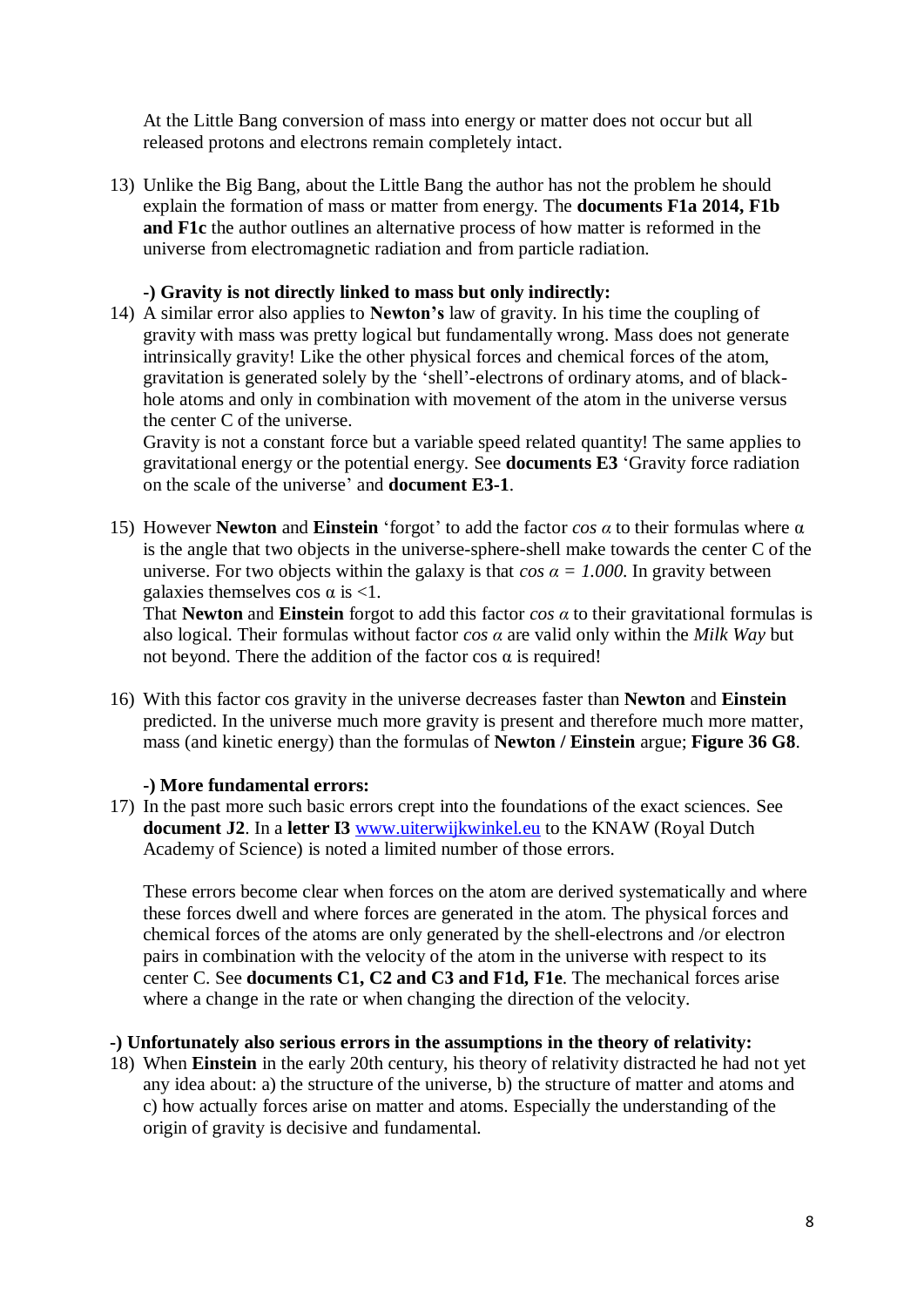- 19) **Einstein** did not mention explicitly the principles of special and general relativity. The author conducted a detailed analysis of the principles of **Einstein** and reduced them further. Then he proved the presence of seven errors in **Einstein's** assumptions in the derivation of the special and general relativity. See **document G5**. These errors do you encounter in the systematic derivation of all forces on the atom (i.e. gravity) and in deriving of the always running universe cycle (time, space and black holes). See **document G7** for the universe cycle and **document G8** with the accompanying figures.
- 20) Those errors in these principles are fundamental and so serious in nature and scope that no longer the theory of relativity can be maintained in the foundation of science.

# **3.2 THE SECOND UNIVERSE LAW; START OF THIS UNIVERSE WITH A SUPER COLD LITTLE BANG:**

The 2nd Law describes the start of the universe and the conservation of mass, matter, charge, magnetic spin, momentum and angular momentum. It makes statements about the composition of matter before and after the Little Bang, during the cycle of the universe and with regard to matter of successive universes:

# **Law II a):**

**At the end of each cycle, gravity brought back together in the Little Bang black hole all matter of the universe, all electromagnetic radiation and particle radiation of the universe. The Little Bang consists entirely of black-hole atoms ≥ element beryllium (Be). In the final stages it gets a radius of about 0.05 to 0.10 billion (10<sup>9</sup> ) kilometers. At the end of each cycle exactly the same Little Bang black hole sets around the exact same fixed center C of the universe.**

#### **Law II b):**

**The Little Bang occurs because in the final stages of formation of the Little Bang black hole all speed compared to C vanishes and thus all remaining contraction-gravity disappears passing the critical black hole gravity or** *Cribhgra.* **The mutual electrical repulsion or 'string-force' of the black hole atoms is then stronger than the gravity of the black hole that held it together.**

**This loss of gravity makes the Little Bang black hole unstable and it disintegrates into single black hole atoms.**

# **Law II c)**

**During the formation of the Little Bang black hole the gravity continues to decrease to zero. The repulsion of the atoms prevents the Little Bang black hole to shrink further to a singularity.**

#### **Law II d):**

**At the Little Bang the black hole decays into single black hole atoms and then all of them simultaneously fall apart into an equal number of ordinary protons and ordinary electrons. During the Little Bang anti-protons and anti-electrons are not formed and therefore any annihilation does not occur.**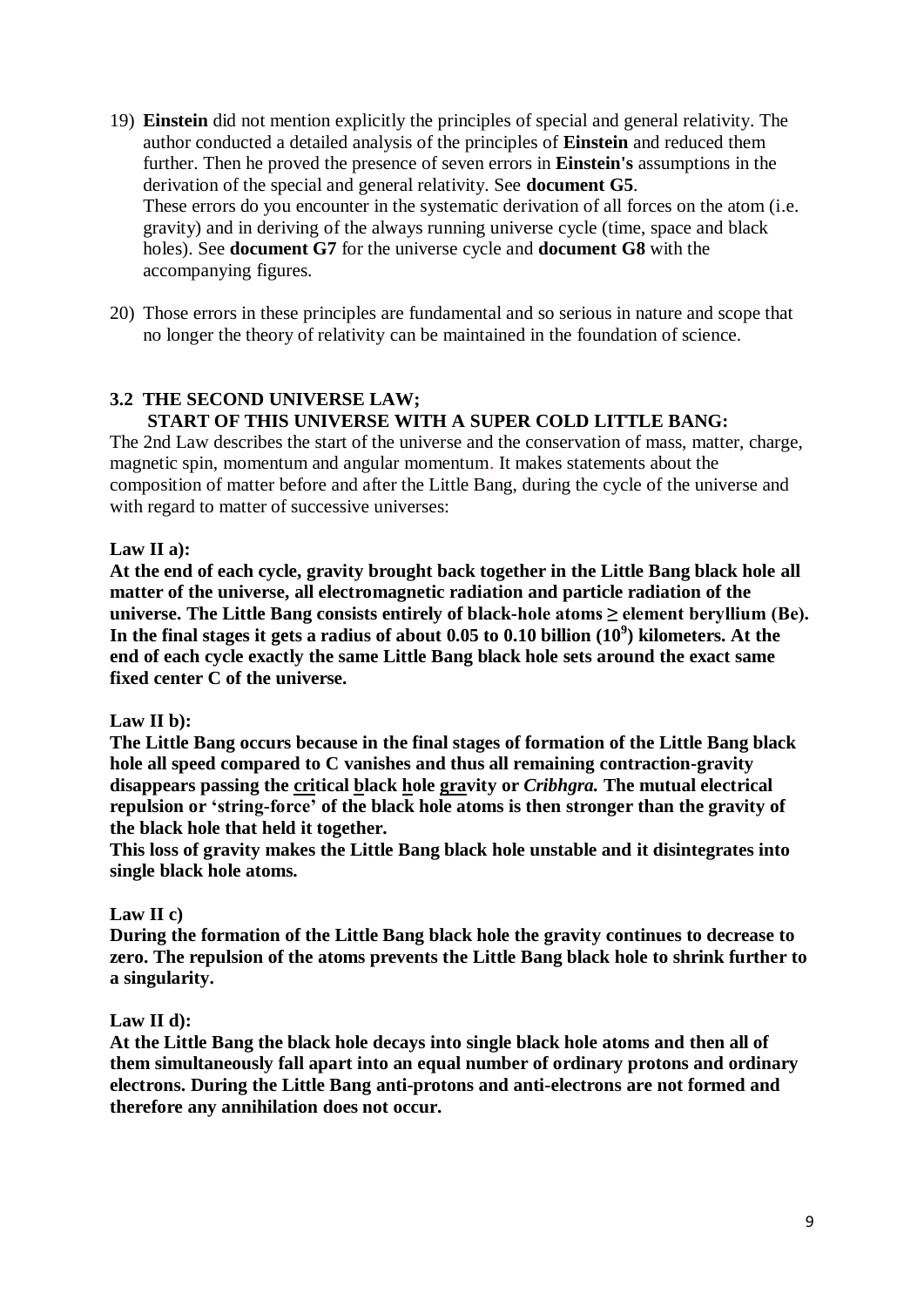# **Law II e):**

**During each cycle temporarily a part of the universe matter is converted into neutrinos, photons, and in particle radiation. In the universe cycle they are completely trapped in orbits around galaxies and their central black holes.**

**All forms of radiation (except gravitational one) may be transformed back into matter and exclusively in the form of ordinary proton, electron and hydrogen.**

# Notes Laws IIa), IIb), II c, II d) and II e):

- 1) In the universe cycle (**document G7** [www.uiterwijkwinkel.eu](http://www.uiterwijkwinkel.eu/) ) the possibility is described how all matter in the universe returns to the center C of the universe exactly the same time to form one king size Little Bang black hole with a radius of approximately 0.05 to 0.10 billion  $(10^9)$  km exactly around the center C. That Little Bang black hole is also the smallest possible volume of the universe.
- 2) In the final phase of the formation of the Little Bang black hole the speed of the blackhole atoms relative to the center C of the universe completely falls to zero and thus contraction-gravity coming from the shell-electrons of these black-hole atoms also completely disappears. For the essence of gravity; see **documents E3 and E3-1**.
- 3) The Little Bang occurs because in the final stage of the formation of the Little Bang black hole all gravity disappears completely so that it becomes less than the Critical black hole gravity or *Cribhgra*.
- 4) When the gravity drops below the critical one the omnidirectional mutual electrical repulsion (*electric spring tension*) between the electron-shells of the black-hole atoms becomes stronger than the gravity which kept these black hole atoms of the Little Bang black hole together. At that time the Little Bang black hole becomes unstable everywhere and at exactly the same moment. See **document G6**.
- 5) a) The electron-shells of black-hole atoms dwell immediately adjacent to the atomic nucleus. b) The electron pairs disintegrated into loose electrons revolving around the nucleus at the speed of light. See **document F1e and G6**.
- 6) Because of this enormous velocity of the 'shell' electrons of black hole atoms they leave their nucleus directly. Therefore loose black-hole atoms are inherently unstable. These atoms can completely remain in stable inside a black hole or similar compact celestial body with a gravity stronger than the critical minimum gravity or *Cribhgra*.
- 7) When gravity drops below this *critical gravity* all black holes and the Little Bang black hole fall apart first in loose black hole atoms. Immediately thereafter all black-hole atoms fall exactly set simultaneously apart in separate unstable stationary nuclei and loose 'shell'-electrons which have a velocity against the speed of light.
- 8) a) During the Little Bang these rapid shell-electrons help to split the atomic nuclei into separate protons and core-electrons. The rapid shell-electrons slow down while the ex 'nucleus' electrons and protons accelerate to a similar rate of approximately 2/3rd of the speed of light.

b) Then the protons and electrons arrange themselves into spherical mono-layers of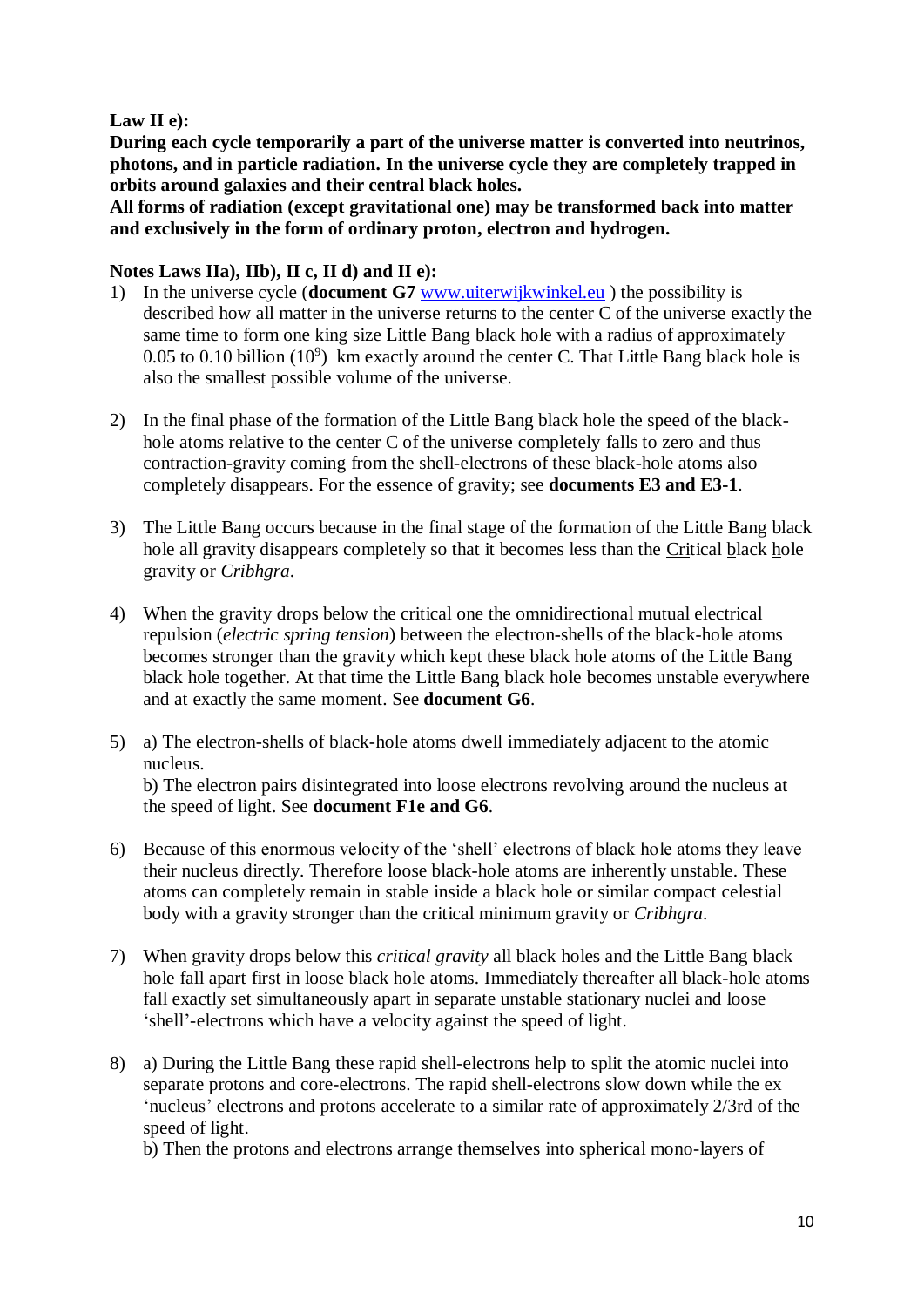alternating one proton and one electron. These spherical monolayers expand by about 1/3 to 1/2 of the speed of light.

- 9) In addition in the layers with electrons all of the electrons move, even at a rate of approximately 2/3rd of the speed of light around C. See **Figures 19-27 of G8** belonging to the Little Bang (**G6**) and of the universe cycle (**G7**).
- 10) Since in the Little Bang all black-hole atoms disintegrate only continues to be an electric spring force on the inside of these mono-layers of protons and electrons.
- 11) While in the Little Bang all black-hole atoms disappear, also any gravity disappears.
- 12) During the Little Bang only ordinary protons and electrons come available. Anti-protons and anti-electrons are not formed. For the structure of normal matter and antimatter see **Figures 15 a - d of document F1c** or the same **figures 18 a - d in document G8.**
- 13) During the Little Bang itself
	- a) any form of annihilation does not happen and
	- b) matter is not converted into energy.
	- c) The Little Bang takes place near zero kelvin.
	- d) Before and after the Little Bang the same number of ordinary protons and electrons are present.
- 14) In the universe, all matter and energy is real and present. The so-called and alleged 'dark matter' and 'dark energy' can be explained. They are treated at the fourth universe law about gravity in this document.

# **3.3 THIRD UNIVERSE LAW; STRUCTURE OF ALL MATTER IN ACCORDANCE WITH THE PERIODIC SYSTEM:**

The third law discusses the universe wide uniform structure of matter in the form of ordinary atoms in accordance with the Periodic Table of ordinary elements from hydrogen. A different building of atomic structures as well-known on earth periodic system is not possible!

Black-hole atoms are collapsed from the inside in ordinary atoms of the periodic table as a result of the formation of van der Waals bonds (or London bonds) between:

a) the pairs of electrons inside the electron-shells of the ordinary atom and

b) the electron pairs in the existing electron-shells themselves.

That collapse from inside ordinary atoms into black-hole atoms can only occur when atoms have at least two electron pairs. So that can only be from the element beryllium. The periodic table of black-hole elements begins for that reason first to Be. The elements H, He and Li cannot be categorized into a black hole state!

The formation of the ordinary atoms of the periodic table takes place during the hydrogen supernovas or Big Bangs that took place about 20 billion  $(10^9)$  years after the Little Bang and about 20 to 25 billion years ago.

They started from pure hydrogen plasma containing *only protons and electrons*. These explosions took place at an expansion velocity of approximately 1/3rd of the speed of light.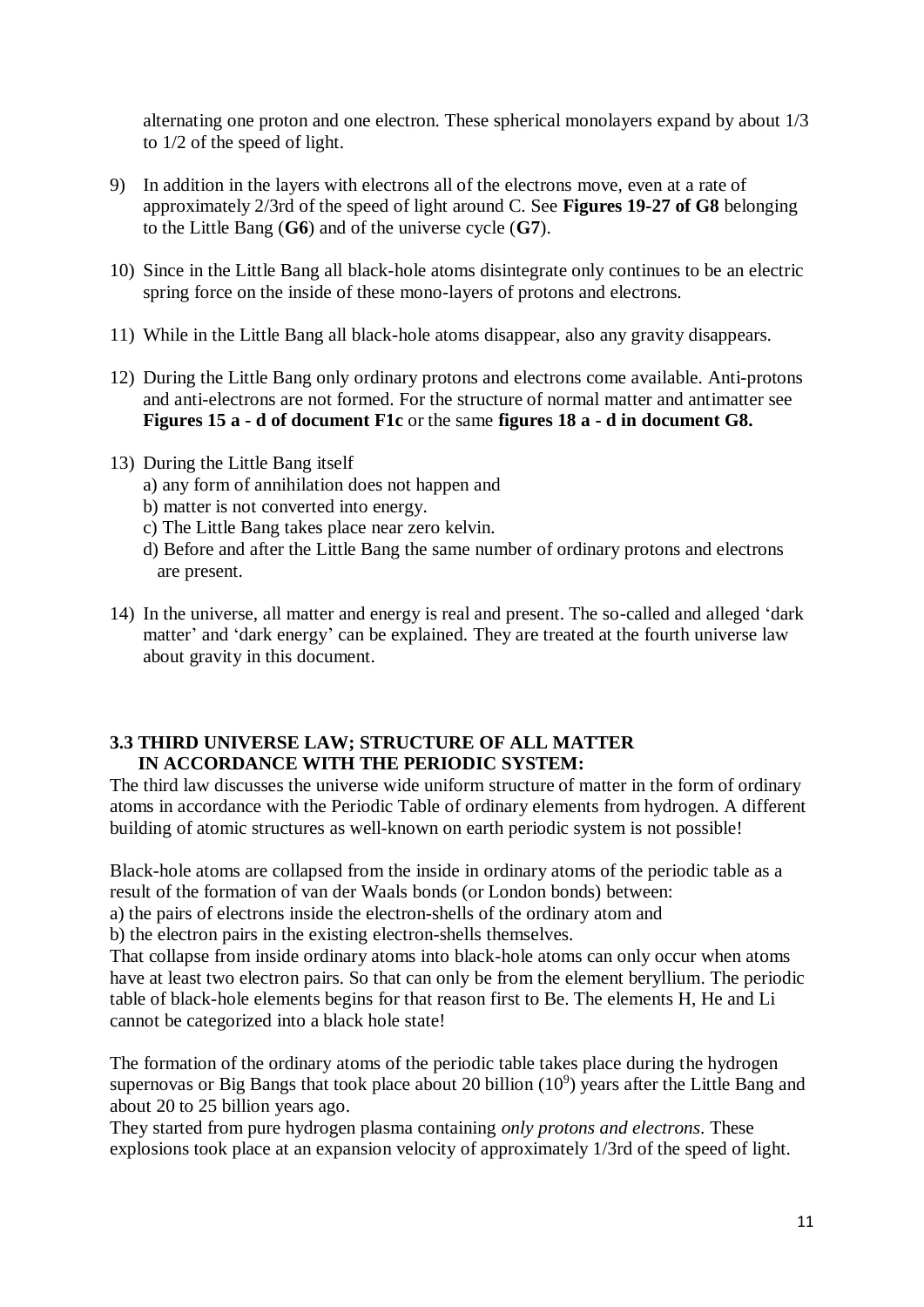Because of this tremendous speed relative to the center C of the universe was a large amount of kinetic energy 'added' to both the nucleus and the electron-shells of the hydrogen atom.

During the fusion process and the construction of heavier atoms the shell-electrons of the atom always pursue to a level as low as possible 'added' kinetic energy. During thermonuclear fusion, such a structure of the electron-shells of atoms, that as much as possible of that 'added' kinetic energy is converted into heat. This is realized in the electronshells by:

a) combining as much as possible of single electrons to pairs  $(\uparrow \downarrow)$  wherein heat is released, b) forming 'electron'-shells with a single electron pair or tetrahedrons with four electron pairs.

During the fusion process universe wide for purely energetic reasons, the build-up of the (sub) electron-shells of all ordinary atoms happens exclusively with shells or sub shells filled with one pair of electrons, or filled with one or more than one tetrahedron(s) of 4 electron pairs or 8 electrons.

That pursue to a minimum amount of 'added' kinetic energy is reflected in the distinctive and totally logical structure of the electron-shells at all elements of the periodic table.

From hydrogen plasma the result of many fusion processes during the billions of Big Bangs universe wide mandatory in the formation of atoms. They are all arranged in accordance with the elements of the periodic system! See [Wikipedia isotopes table.](https://nl.wikipedia.org/wiki/Isotopentabel_%28compleet%29/kb) The periodic table is true for energetic reasons so *compelling* universe wide. By extension, all the physical, chemical and mechanical forces of the atom are also universe wide uniform! See **documents F1d and C1 with C2**.

# **Law III A):**

**All ordinary matter and all black hole matter in the universe is made up of an equal number of ordinary protons and electrons. Both basic building blocks of the atom have as basic characteristics only: 1) mass / matter, 2) an electric charge, 3) a magnetic spin and 4) an amount of kinetic, electrical and magnetic translational and rotational energy.**

# **Law III b)**:

**The electron-shells of all ordinary elements are for energetic reasons universe wide coercive built up by electron pairs and (sub) electrons shells with 1 or 4-electron pairs in accordance with the periodic table of elements, starting from the hydrogen atom (H).**

# **Law III c)**:

**Black-hole atoms arise from ordinary atoms by forming of van der Waals bonds between the electron pairs inside the atom. Finally the electron-shells of the atom collapse to the same number of electron-shells that are now situated directly around the atomic nucleus by those bonds. These electron-shells are filled with the same number of electrons being single now.**

# **Law III d)**:

**Black-hole atoms can also be arranged into a similar periodic table of elements in a black-hole state. However, that system starts from the black hole element beryllium. The elements H, He, Li and the hydrogen molecule are the only atoms and molecule which are not to insert a black-hole state.**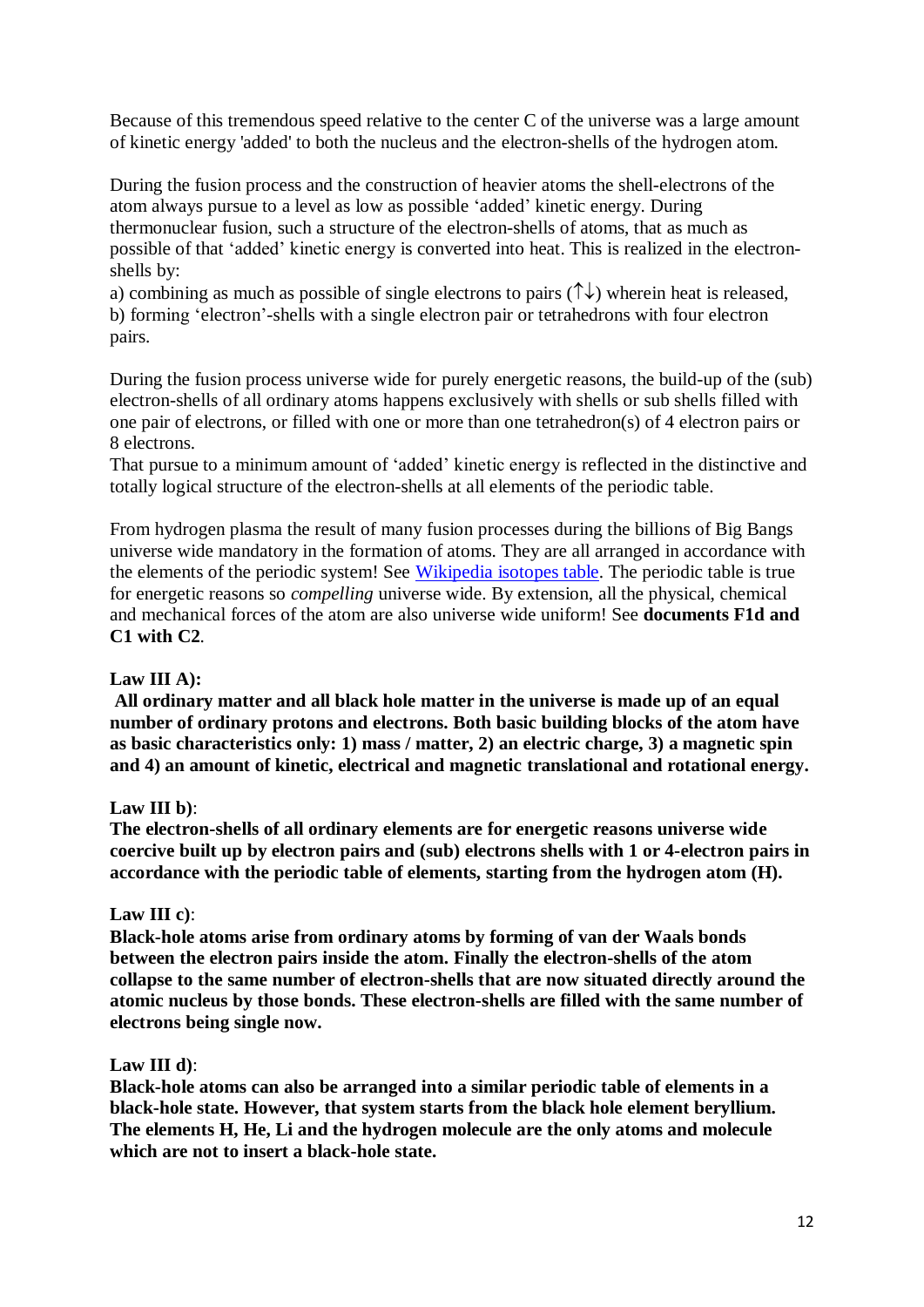# **Law III e)**:

**All forms of common elements and elements into a black hole exhibit a correspondingly universe wide state system of physical forces and chemical ones and a similar system in the structure of those forces.**

**Notes Laws III a), III b), III c), III d) and IIIe):**

# **-) Forces on regular and black-hole matter:**

- 1) The basis of the forces of the ordinary atom (from H) and the black-hole atom (first from Be) can be reduced to the elementary charge force and the elementary magnetic spin force of the proton and the electron. See **documents C1, F1a 2014, F1b and F1c and figures 1 - 15**.
- 2) The elementary forces of the proton and electron come from very lowest level of mass, charge and magnetic spin of the higgs and frankinos (neutrinos); see **document F1a, 2014**. These two elementary forces of the proton and the electron are inherent to the rotation of higgs and are quantitatively independent of the (rotational) speed of the ordinary atom or atom of the black-hole in the universe.
- 3) The other physical forces and chemical ones are related to: -) the atom, and -) the (rotation) speed of that atom in the universe.
- 4) The other physical forces of the atom and chemical ones generated by (rotational) speed of the normal atom or the black-hole one in the universe with respect to the center C and are linearly related to the size of the (rotational) speed; (applies only to gravitation) or -) quadratic ally related to the (rotational) velocity (applies to other physical or chemical forces).

The mechanical forces on the atom resulting in acceleration / deceleration, and during a change in the direction of movement of the atom. See the documents C2 / C3.

5) The physical forces and chemical ones of the atom, including gravity, only are generated by the shell-electrons or electron pairs in combination with velocity of the atom in the universe. Speed / rotation speed results in:

a) a deviation from the ideal path of the shell-electron and

- b) in an amount of 'added' kinetic energy of the shell electrons and pairs.
- 6) The forces on the atom arise by striving to: a) as a possible ideal path (= the origin of gravity), and / or b) to the lowest possible level of 'added' kinetic energy (=the origin of the other physical forces and chemical ones and their compounds).
- 7) Black-hole atoms are created due to the collapse of ordinary atoms through the formation of van der Waals/London bonds between the pairs of electrons within the electron-shells themselves, and between the electron pairs in the electron-shells. At external high pressure the electron-shells of the atom collapse to electron-shells situated directly around the nucleus. That is possible only from beryllium (Be).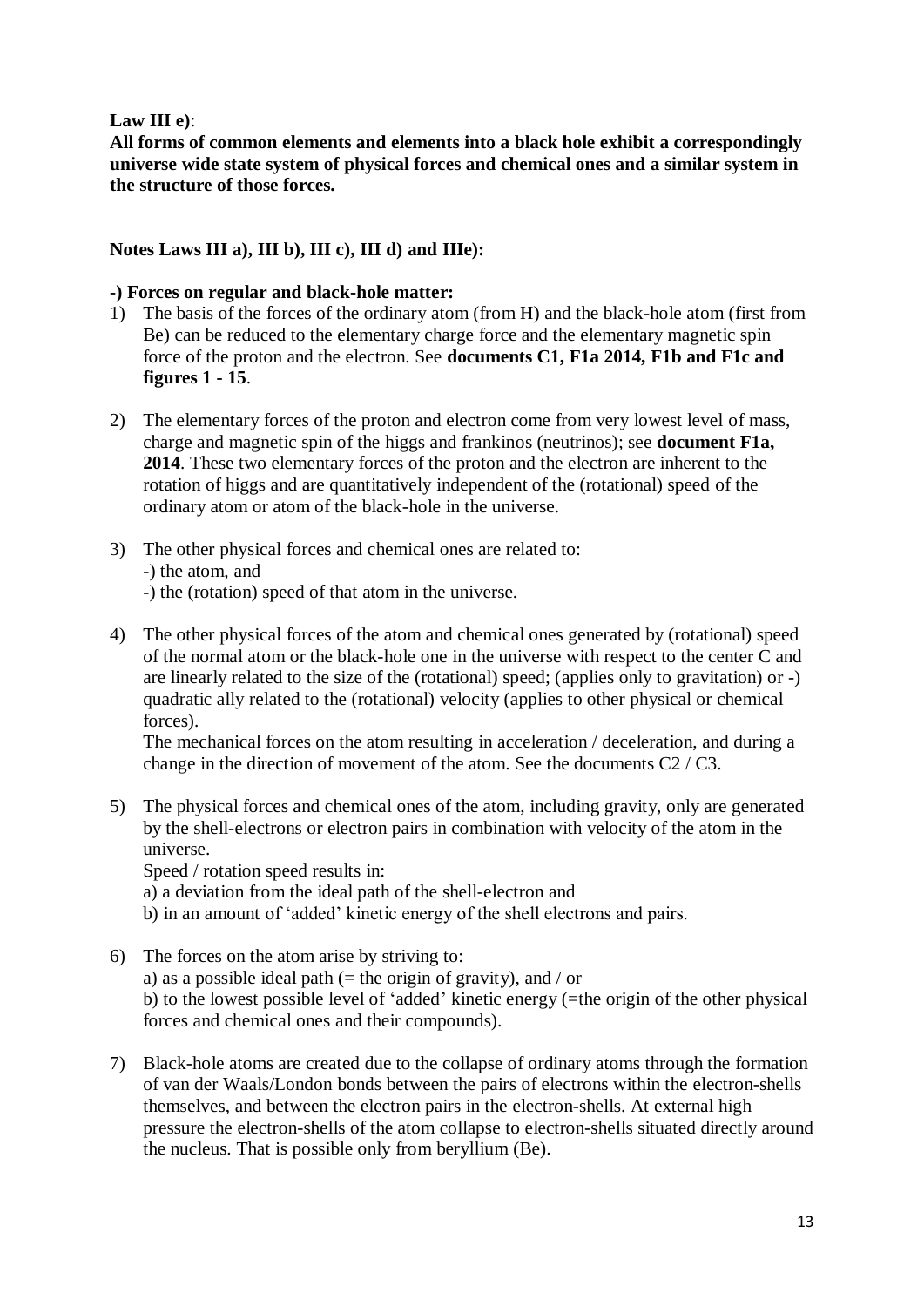- 8) With the collapse of an ordinary atom into a black hole one the velocity of the electrons increase to near the speed of light which all electron pairs disintegrate into single electrons. So the vanderwaals/London force and bond completely disappear. The collapse of the electron-shells of the atom is irreversible. During the collapse of the atom the number of the electron-shells does not change and remain filled with the same number electrons, single now.
- 9) In the black-hole atoms the single shell-electrons move around their nucleus with about light speed.
- 10) On the outside black hole atoms are a bit negatively charged as ordinary atoms. So they repel each other. In a black hole, however, are the black-hole atoms tightly pressed together. Because of their negatively charged exteriors show the black-hole atoms in black holes enormous mutual electrical repulsion or spring tension.
- 11) Because of the huge electric spring tension all black holes and other comparable compact celestial bodies such as white dwarfs and neutron stars - are unstable and threaten to fall apart spontaneously. The huge rotation-gravity prevents it.
- 12) Black holes and other compact celestial bodies can be maintained only if such a star generates more gravity than the critical gravity that corresponds to the smallest known black hole. It has a radius of several kilometers and is linked to an equatorial rotation speed of approximately 1/3rd of the speed of light. Only as long as sufficient gravity exists the black hole remains stable.
- 13) Because of the enormous velocity of the electrons all black-hole atoms are inherently unstable and this black hole atoms threaten fall apart explosively into individual protons and electrons. Black hole atoms can only be conserved if trapped in a black hole.
- 14) When the amount of gravity of a black hole is smaller than the critical one then at first the black hole set in loose black hole atoms. Then the black-hole atoms fall apart explosively into separate protons and electrons.

#### **-) All forces on matter/atoms can be derived systematically:**

- 15) Due to motion in the universe ordinary atoms generate in a total of 12 concrete differing fundamental physical, physical-chemical and chemical forces of which 8 ones are caused by velocity of the atom in the universe. See **Table 6-1 document F1d**.
- 16) In the shells of black-hole atoms only single electrons are available. So all the forces are missing which are associated with the electron pair - including the van der Waals/London force and chemical charge force. Black hole atoms therefore generate a total of only 8 differing forces and four speed-related forces. See **Table 3-1 document F1e**. The relevant forces are only gravity, the electric charge force and magnetic spin one.
- 17) Due to (rotational) velocities in the universe exactly the same basic system of physical forces and chemical ones occurs on the atom throughout the universe.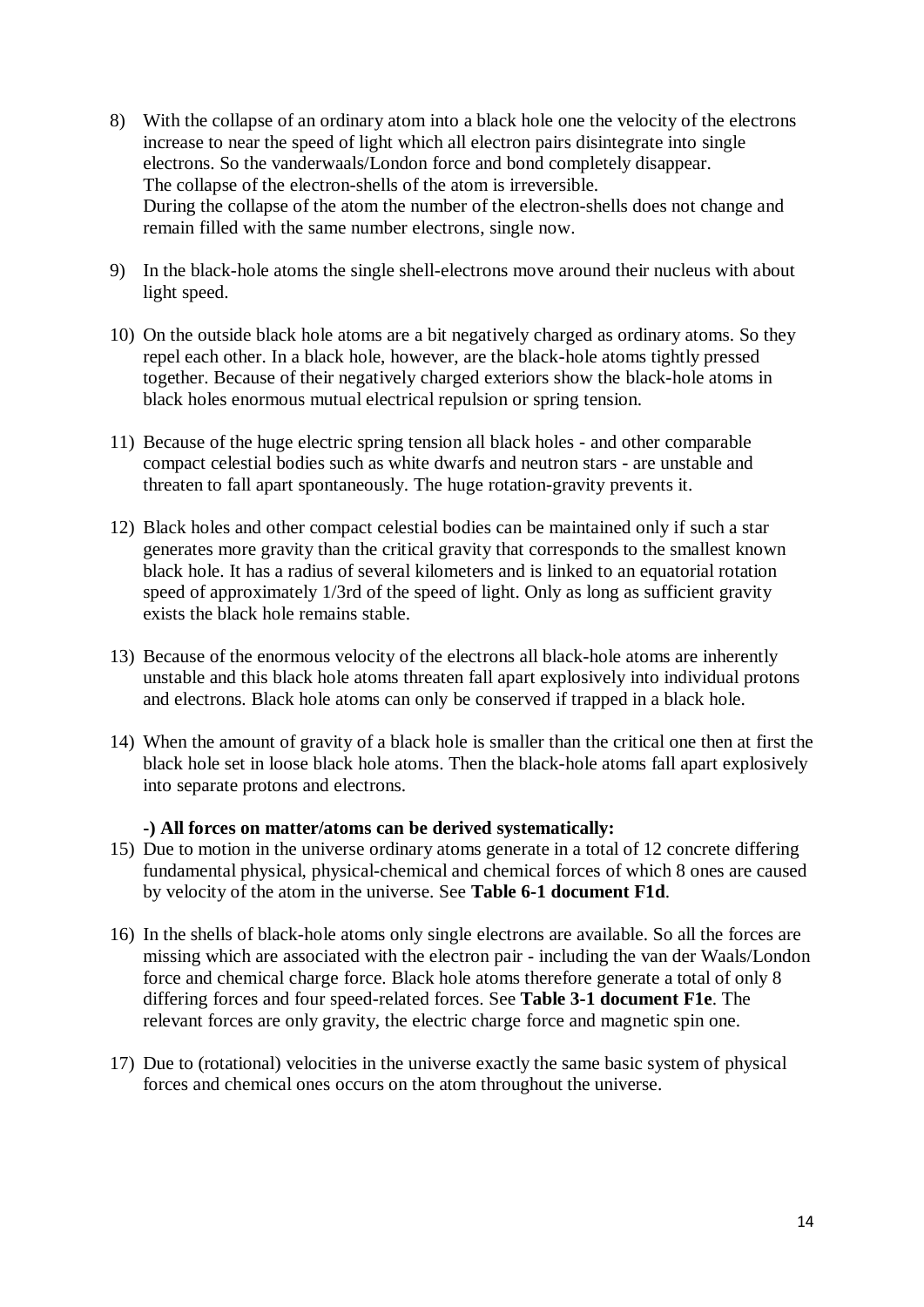- 18) All the forces on ordinary matter and black-hole matter are explained and traced back to normal and the black-hole atom and (rotational) velocity of the atoms in the universe. All the forces in the universe are derivable qualitatively and quantitatively measurable quantities. (See **documents F1d and F1e**).
- 19) As a group metalloids C, N, S, O and P show the greatest diversity of speed and kinetic energy related forces. For this reason the biochemistry of living matter happens primarily with molecules built up with the elements C, H, O, N, S and P. See **document B1**.
- **20)** All living matter in the universe follows exactly the same biochemical principles as known in the biochemistry of living matter on earth. See the derivation of the *Laws of biochemistry* in **documents B1 and B2, B3 and B4**.

# **-) Each speed in the universe generates its own force component on the physical and chemical forces; this is the Components Law of Uiterwijk Winkel:**

- 21) Every movement and speed in the universe generates its own deviation away from the path of the single shell-electron or electron-pair and hence it generates its own specific force component.
- 22) Right now these force components can be described only qualitatively. They can be deduced quantitatively by modeling the universe cycle when all movements that the earth makes in the universe-sphere-shell relative to the center C are known quantitatively, and furthermore, the mutual directions of the different speeds must be determined.
- 23) In the universe the number of relevant movements of the Earth is probably from 5 9 velocities.
- 24) Each of these gravitational forces is proportional to the (rotation) speed in the universe. Each of the other physical forces and chemical ones are proportional to the square of each speed.

This explains why the by shell-electrons generated gravity is so much weaker in comparison to the other physical forces and chemical ones of atoms.

**25)** Only corresponding force components attract each other mutually; gravity included. The **Vector law by Uiterwijk Winkel**: only corresponding force components of the same force can make a physical bond or a chemical one. So all physical and chemical forces, and their compounds in the universe are built up of 5 - 9 separate binding components.

# **-) Astrophysics and quantum mechanics:**

26) The number of speeds and the magnitude of each speed are relevant to the quantum mechanics. After all on the earth, all the physical forces and chemical ones including their bonds consist of the same number of components as the number of movements of the earth in the universe.

The magnitude of each force component and its bond depends on the speed of the celestial body and its molecules in the universe.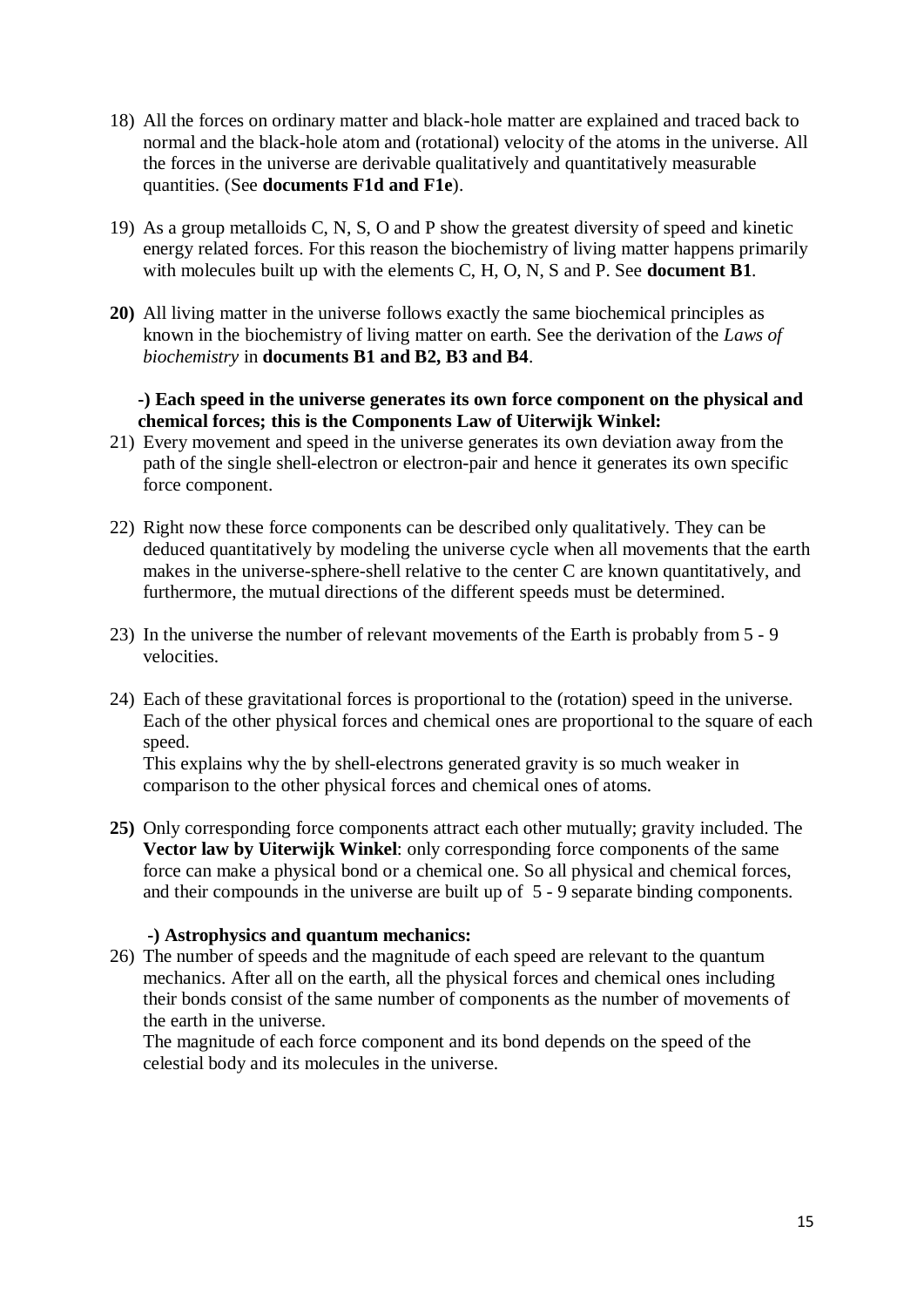27) In favor of the quantum mechanics it is a requirement to figure out that astrophysics know:

a) all movements of the earth in the universe,

b) the quantitative extent of any movement in itself and

c) the mutual angles between those 5 - 9 relevant movements and velocities.

Astrophysics thus solves the current problems in quantum mechanics.

28) In the universe everywhere exactly the same system of physical forces and chemical ones applies. Locally, however, differences with respect to the number of movements and force components can occur due to differences in velocity and in direction, and the angles of the speeds relative to each other.

# **-) The atom and return of gravity:**

- 29) With the formation of the proton and the electron of the hydrogen atom and molecule in combination with the speed of them in the universe also gravity comes back in the universe as well as other physical forces and chemical ones; **Figure 34 in document G8**. With the return of universal gravity a similar slowdown in the expansion rate of the universe starts that continues to this day and which was completed only after  $200 \pm 50$ billion  $(10^9)$  years.
- 30) That braking of the expansion rate cannot be converted into heat, but only in a different movement in planes perpendicular to the expansion velocity. This results in a rotary motion / angular speeds which are currently present at all visible galaxies.
- 31) This process of slowing down the expansion rate and converting it into angular speed of galaxies is still going on. The rotation of galaxies is visual evidence that the expansion of the universe is actually slowed down everywhere. Because of that deceleration anyway there will be an end to the expansion of the universe.
- 32) When the expansion velocity is zero and the expansion of the universe-sphere-shell has reached its maximum, in the meantime also all galaxies have been fully incorporated into their central black hole and all nuclear physical activity and stabilization also completed. All the expansion rate of the universe is then converted into rotation of the central black holes. Only rotation-gravity remains in the universe-sphere-shell.
- **33)** Under the influence of rotation-gravity the universe will downsize afterwards simultaneously and all matter will be led back to C where all the black-hole matter returns at the same time.

# **-) All forces are real; in the universe unexplained forces are impossible:**

- 34) In the **documents C1, C2, C3 and C4 and F1d and F1d** the author has concrete appointed all the points of action of the forces in the ordinary black hole atom and the anti-hydrogen atom and there systematically distracted all the physical and chemical forces.
- 35) In any kind of matter more points of action are not available for generating mystical or inexplicable forces. Neither such forces can exist in matter-free space.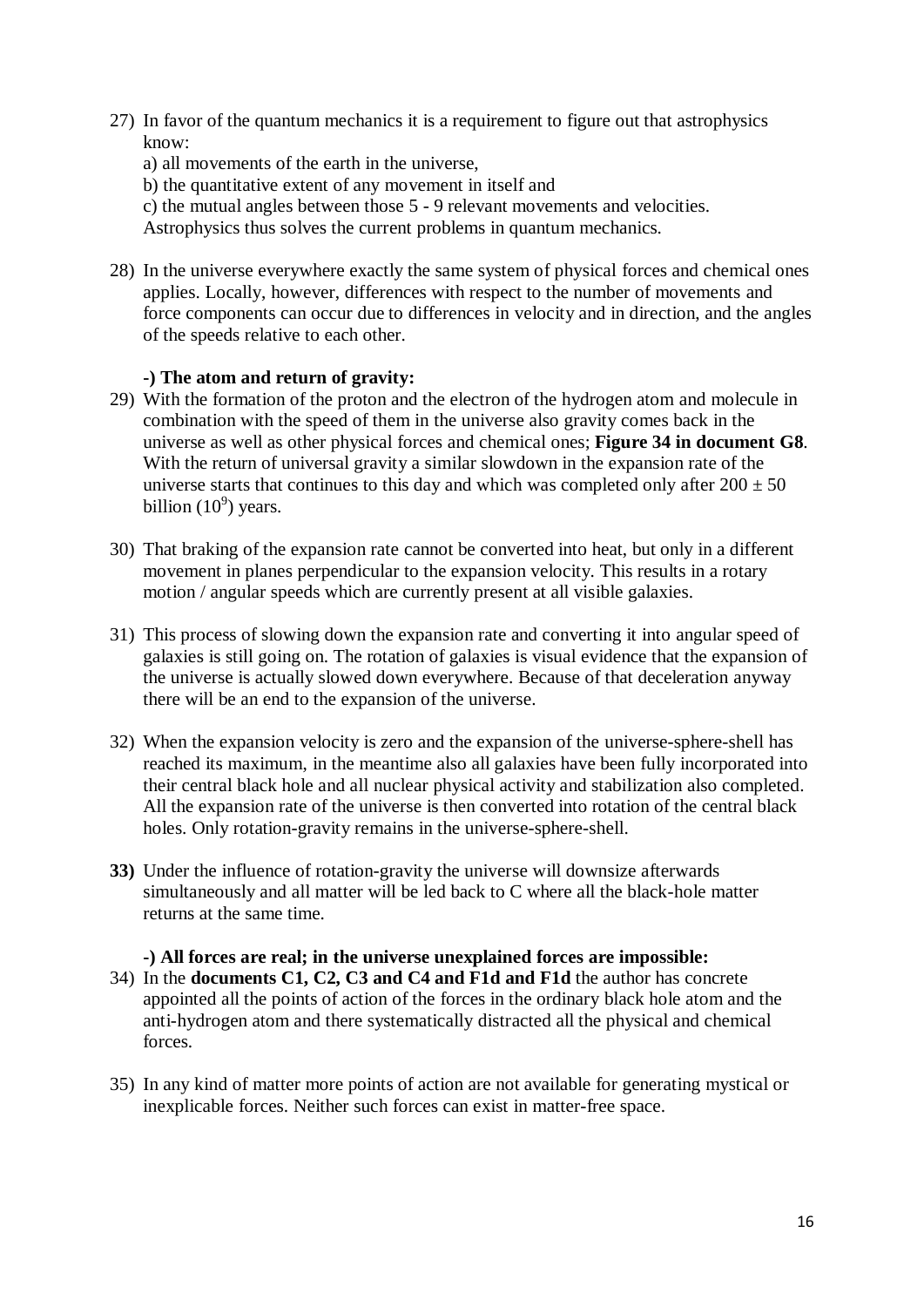- 36) The origin of all forces in the universe is directly linked to moving atoms. All observed forces (e.g. gravity) can be reduced to matter or atoms in the universe and to radiation emitted in the past from ordinary matter or from black-hole matter.
- 37) In the universe there is no force of which its origin is not linked to specific matter and atoms. The massless and matter less nothing in the universe cannot produce any kind of force.
- 38) In the universe-sphere-shell an extremely low concentration of hydrogen and helium is present. Only through this almost empty universe-sphere-shell electromagnetic radiation (frankinos / neutrinos) and photons can move and particle radiation is transmitted. These forms of radiation of themselves have mass, charge, magnetic spin and energy, and are guided due to an interaction with the hydrogen and helium present.

# **3.4 THE FOURTH UNIVERSE LAW: GRAVITY AND GRAVIY-ENERGY**

All ordinary atoms and black-hole ones in the universe are made up of ordinary protons and ordinary electrons. All *individual* protons and electrons of atoms and molecules do not generate *of itself any form of gravity* despite their mass and matter, charge and magnetic spin.

Gravity is generated only by the shell-electrons of the atom and only if that ordinary atom or black-hole one moves with respect to the center C of the universe. See **document E3 and E3-1**. The phenomenon of gravitational energy is coupled at gravity.

# **-) Gravity:**

Any form of velocity in the universe causes its own deviation in the path of the shell-electron or electron pair. To counteract the deviation these shell-electrons generate gravity for the primary goal to slow down the speed and / or the rotational speed of the atom. So gravity is not generated by the mass of the nucleus but only by the shell-electrons of the atom only in combination with velocity of the atom in the universe compared to C!

Gravitational radiation has no mass, charge and no magnetic spin or any energy! Gravity only generates gravitational energy relative to the center C of the universe!

The author states that no direct relationship exists between the mass and gravity, only an indirect relation due to the number of shell-electrons and electron pairs of the atom in combination with the magnitude of the velocity / (rotational) speed of the atom in the universe. This principle is the heart of **document E3 and E3-1**.

#### **-) Loose protons and electrons do not generate gravity nor any other physical force or chemical one:**

If after the Little Bang loose ordinary protons and electrons would generate gravity, then the expanding universe-sphere-shell would immediately implode to a sphere consisting of monolayers of loose protons and electrons.

Author's theory is contrary to current thinking in science because the last one holds direct relationship between mass and gravity.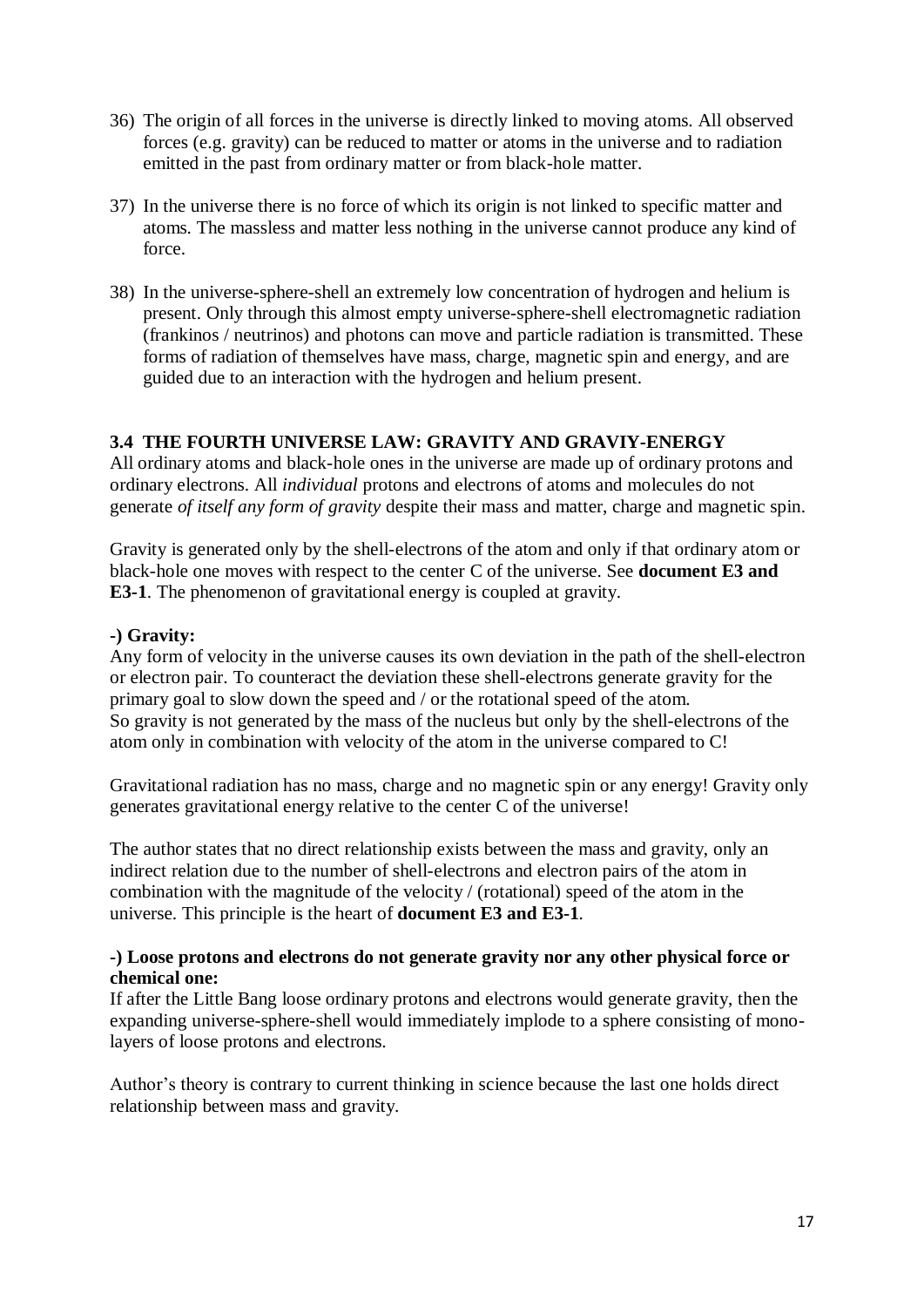In **document E3 and E3-1** the author derived the origin and the cause of the phenomenon gravity. In that document **Franklin Roos** changed fundamentally and radically **Newton's** gravitational law by new gravitational formulas in relation to author's theory. Simplification of these formulas delivers again the gravitational formula of **Newton**. There is the mandatory additional factor *cos α* which also should be added the gravitational formula of **Einstein**.

# **-) Still atoms do not generate gravity or any other physical force or chemical one:**

- a) Thus gravity is generated only by the shell-electrons and / or electron pairs orbiting around a nucleus, the atom moving with a certain velocity in the universe with respect to the center C of the universe.
- b) Every *still atom* relative to the center C of the universe will be remained, is not disturbed and it does not generate any gravity or any other physical force or chemical one. Only the elementary charge force and elementary magnetic spin force stay. The same applies to the loose protons and electrons.

All these still atoms in the universe are both physically and chemically completely inert!

- c) For the time being the gravity due to the shell-electron is proportional to any velocity of a moving atom in the universe. So gravity is proportional to the square root of the kinetic energy of the atom distributed over linear movements and rotational ones.
- d) All the other physical forces and chemical ones of the atom are related to kinetic energy and so they are quadratic ally proportional to each speed of the atom in the universe!

#### **-) Atomic nuclei are completely free of gravity:**

*The atomic nuclei with mass are not at all related to gravity*. The mass itself of the electron is also entirely without gravity. The gravitational force is generated only by the shell-electrons of the atom in combination with velocity of the atom in the universe. (The weight of an atom is also generated solely from the shell-electrons in the atom combined with speed of that atom in the universe and gravitation)

The author's view is controversial with the one of science in 2015 because there is no direct relationship between the concepts of mass and gravity, or between the concepts of mass and weight. Through the atom there is only an indirect relationship.

#### **-) The 4th universe law explains the relation between the mass of matter (the loose electron, loose proton and the atomic nuclei) and gravity:**

#### **Law IV a)**:

**All not moving (relative to the center of the universe, C, ordinary matter and black-hole one in the form of atoms have mass, electric charge, and magnetic spin but without gravity and without any other velocity-related physical force and chemical one. This also applies to loose protons and electrons. (Still matter / atoms have no weight in the universe)**

#### **Law IV b)**:

**Gravity and kinetic energy-related physical forces and chemical ones on the atom are generated only by the shell-electrons of regular atoms and black-hole ones that move in space relative to the center C of the universe.**

#### **Law IV c)**:

**Gravity is linearly proportional to (rotational) velocity of the atom in the universe. The other physical forces and chemical ones of the atom increase or decreases quadratic ally with the linear speed or the rotational one.**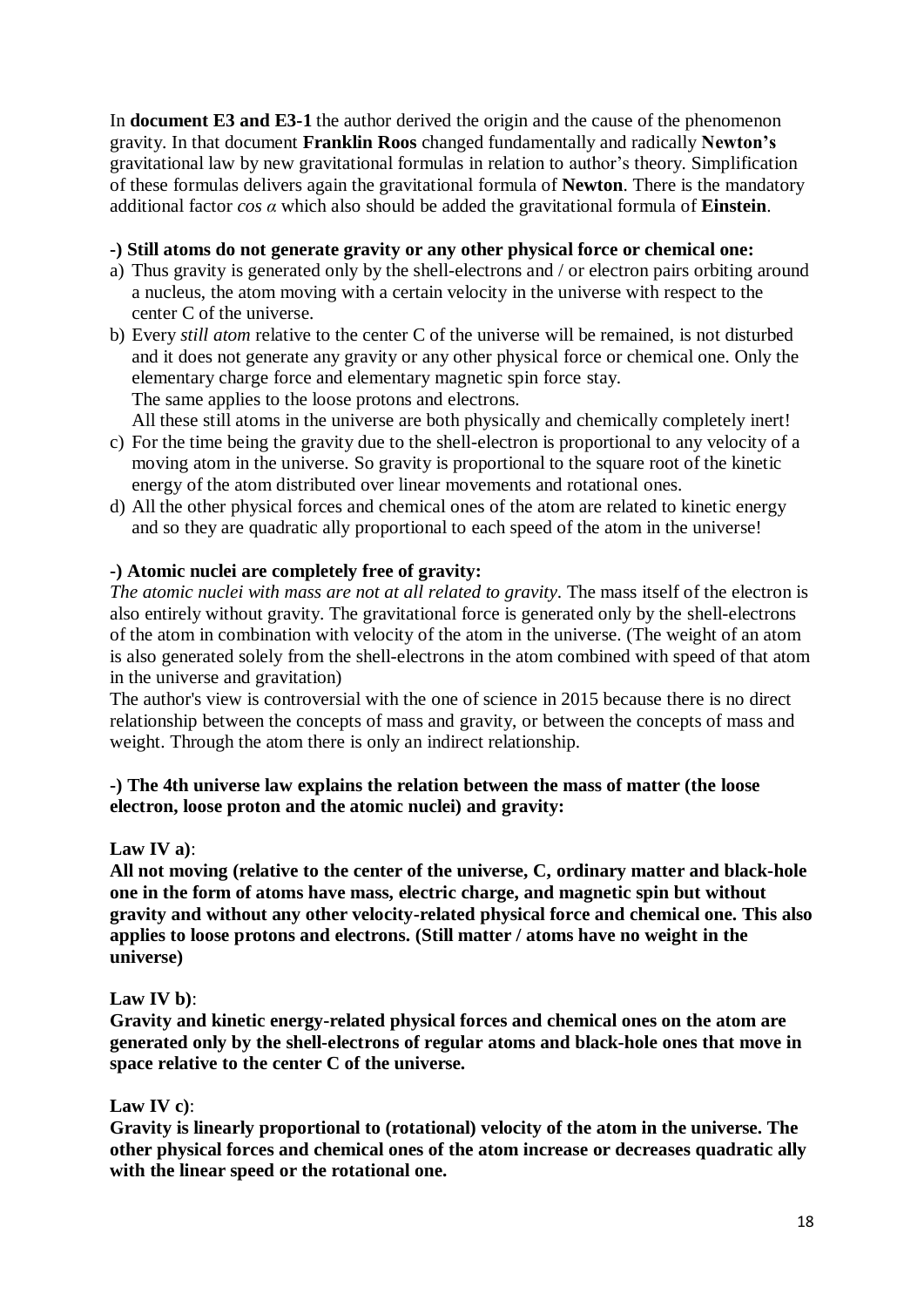# **Law IV d)**:

**Gravity of an atom changes linearly proportionally with the (linear or rotational) velocity of the atom in the universe compared to the center C of the universe. The mass of the atom doesn't change with velocity! With gravity the gravitational energy of the atom is changing as well.** 

# **Law IV e)**:

**The amount of gravity and gravity energy in the universe is proportional to 1) the number of shell-electrons and**

**2) the speed of the atoms locally versus the center C of the universe.**

# **Law IV f):**

**During the universe cycle, with the formation of hydrogen at the same time free of charge, gravitational energy is added to the universe cycle: 1) with respect to C, and 2) within the universe-sphere-shell.**

**During the contraction of the universe that gravitational energy is fully utilized to slow down the acceleration of the contraction of the universe.**

# **Explanation of the Laws IV a), IV b), IV c), IV d), IV e and IVf):**

# **-) Relation between speed in the universe and forces on the atom:**

- 1) The amount of generated gravity is proportional to each speed (translational or rotational) of the atom in the universe. Every form of velocity in the universe generates its own specific gravity component.
- 2) a) Only corresponding gravity components attract. The same applies to other forces. The not corresponding gravity components are totally indifferent to each other. The structure of gravity is therefore quite complex. b) An example: if galaxy A attract galaxy B with rotation-gravity, then galaxy B attracts galaxy A with the same rotation-gravity as well, but not with expansion-gravity.
- 3) Gravity and thus the weight of an atom will linearly increase with the velocity of the atom. The mass of the atom doesn't change! Mass is conserved during any condition. Mass is a fundamental characteristic of matter equal elementary charge and magnitude of the elementary magnetic spin. These are speed independent variables.
- **4)** Einstein made an annoying mistake by stating that the mass increases with speed. The *observed* increase of mass can be explained by the increase of gravity; **see documents E3, E3-1 and G5**. The mass remains the same. Only the gravity of the atom increases with the speed in the universe of that atom! The error that mass increases with speed is made very quickly!
- **5)** Considering measurements the two interpretations result in the same outcome, which is why this basic flaw in the theory of relativity is neither discovered much earlier nor adapted within science.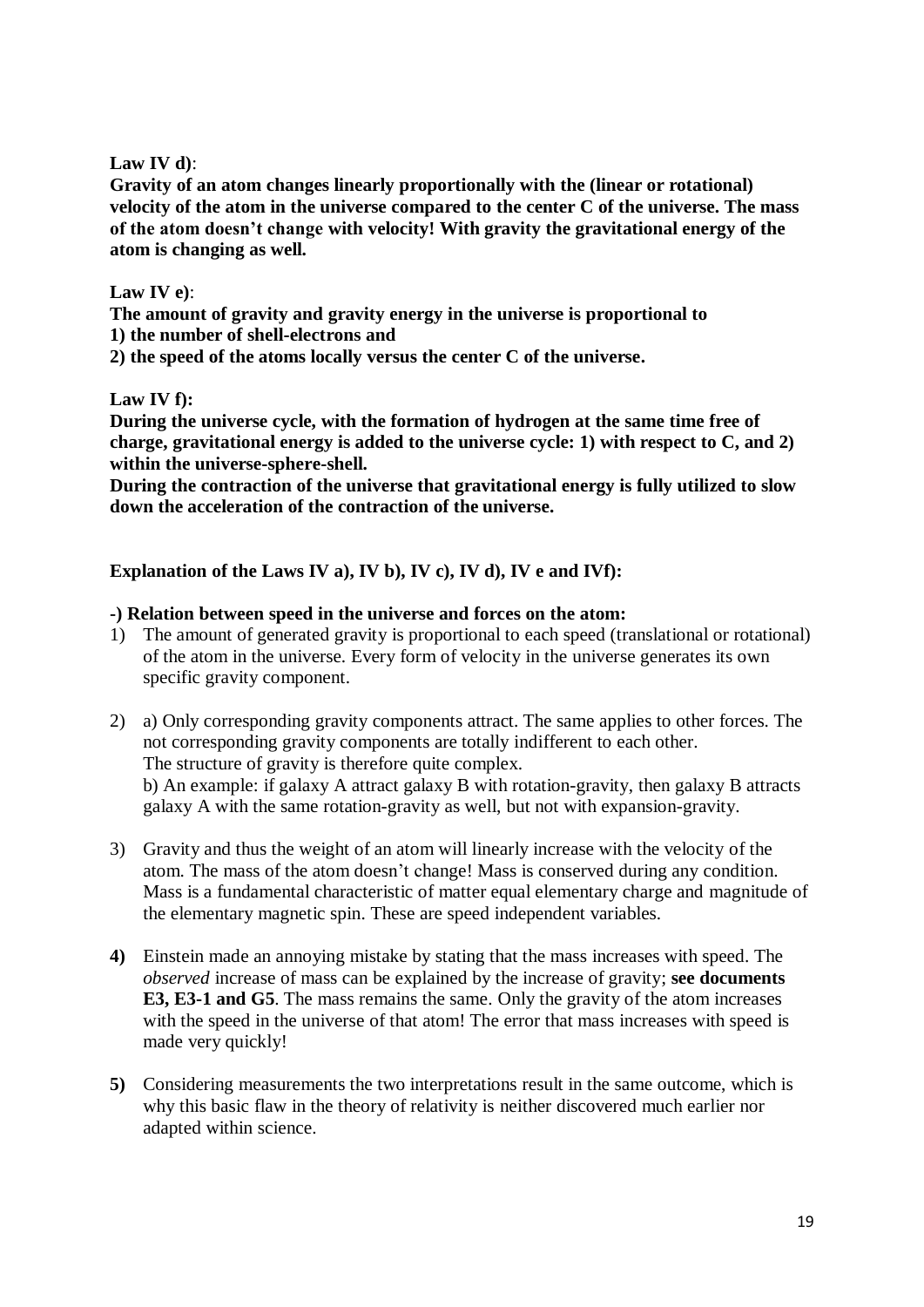**-) Application of correction cos α in the gravitational formulas:**

- 6) In **documents E3 and E3-1**, the author along with **Franklin Roos'** law of gravitation **Newton** radically adapted by drawing up new formulas based on:
	- a) the number of shell-electrons in the atoms at both objects instead of mass,
	- b) the speed of both attracting objects and their atoms in the universe relative to the center C of the universe,
	- c) applying a correction factor cos  $\alpha$  wherein  $\alpha$  is the angle which these two objects at the universe-sphere-shell have relative to the center C of the universe.
	- d) gravity is inverse proportional to the square of the distance of the two attracting objects.

Simplification of the formula for constant speed by **Franklin Roos** results again in **Newton's** gravity law, however with the mandatory addition of *cos a*. See **documents E3 and E3-1**.

7) The simplified formula of Newton becomes:

 $F_{\text{grav}} = G$ . *m*<sub>1</sub>. *m*<sub>2</sub>. *cos*  $\alpha / d^2$ 

 $m_1$  = mass of the object in one kg,

 $m_2$  = mass of the other object in kg,

- $\alpha$  = the angle which is found on both objects have the universe-sphere-shell relative to each other and the center C of the universe,
- $d =$  the distance between the two objects,

*G* = gravitational constant  $(6.6428 \pm 0.00067) \times 10^{-11}$  Nm<sup>2</sup> kg<sup>-2</sup>.

This gravitational constant *G* is moreover not really constant but variable with the speed of the atom in the universe and is a variable quantity of the universe clock time. *G* is built up of 5 - 9 velocity components; one for each of the 5 – 9 relevant velocities / speeds of the earth in the universe!

- 8) Within the scale of the universe-sphere-shell for one galaxy the angle  $\alpha$  equals to zero. Then within one galaxy cos  $\alpha$  equals one. As the distance between two objects on the universe-sphere-shell becomes larger, the factor cos  $\alpha$  runs from 1 to 0 in the end.
- 9) Diametrically in the universe-sphere-shell seen from earth cos  $\alpha$  is negative even -1. Probably in practice the gravity of the matter in the other hemisphere of the universe cannot be perceived! See the corresponding **figure 36 in document G8**.

# **-) With the introduction of cos α in Newton's law of gravity the universal balance of mass and energy already is almost perfectly fitting:**

- 10) Thanks to the added factor cos the formulas of Newton and Einstein in the universe appears to be much more gravity and thus much more matter and kinetic energy than it follows from the current 'bare' gravitational formulas of Newton and Einstein!
- 11) When adding *cos α* in the gravity formula of **Newton** and adding the aforementioned gravitational energy will prove that the mass and energy balances of the universe are already getting profound all right.
- 12) In spite of the above the gravitational formulas of **Newton** and **Einstein** have been based on the wrong premise of mass instead of the number of shell-electrons combined with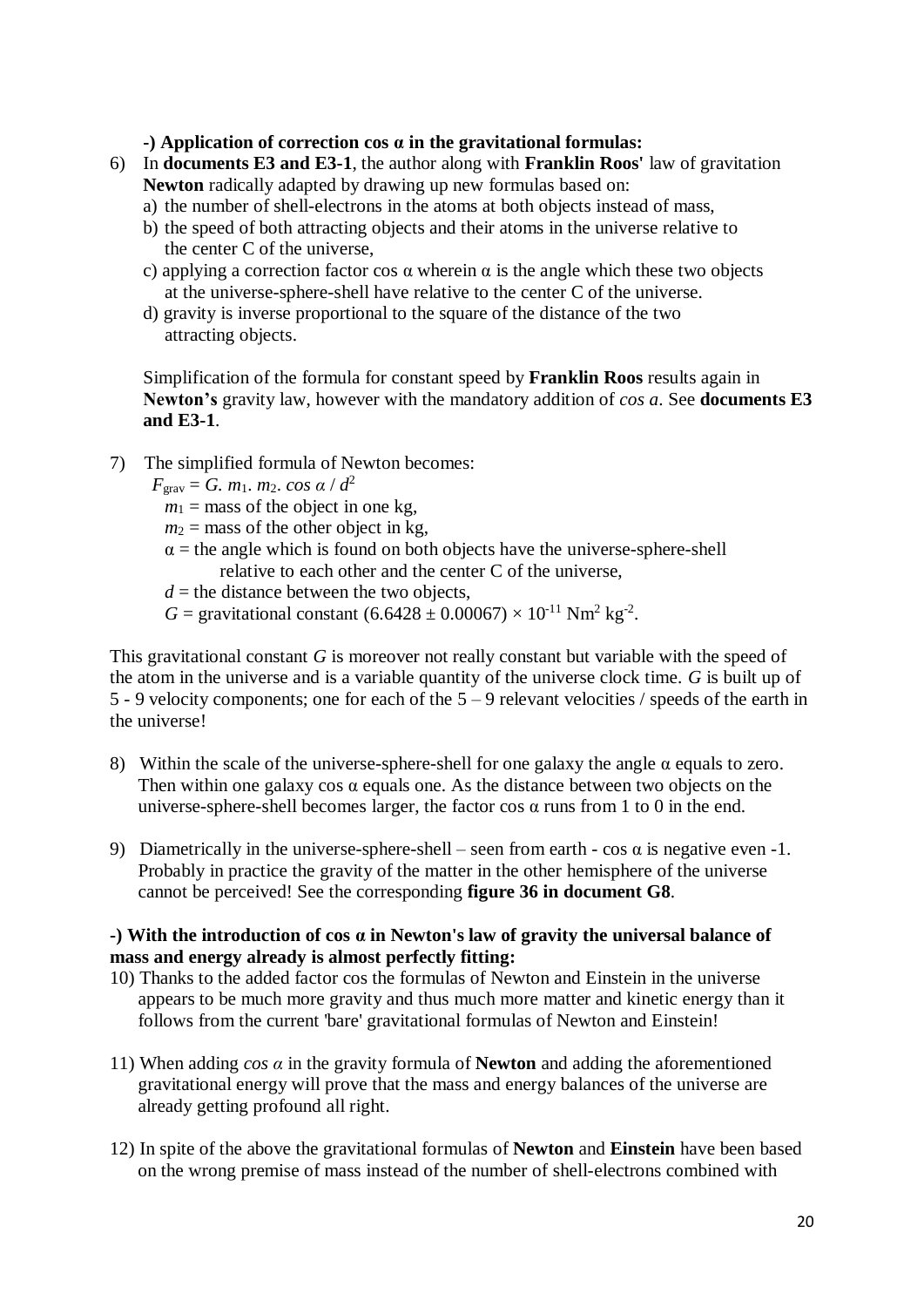speed of the atom in the universe. See **Chapter 6.3 of document E3** where **Franklin Roos** derived the new gravitational formula.

# **-) Space and time:**

- 13) The universe gets shape, space and form only thanks to the presence of matter and the place of its atoms in celestial bodies relative to the center C of the universe.
- 14) 'Seen' from C the outer radius of the universe-sphere-shell is  $2,5 3,0$  billion (10<sup>9</sup>) light years now and everything is dark for all wavelength. All photons move only within the universe-sphere-shell with the speed of light. Within the universe-sphere-shell all photons have been trapped in orbits within galaxies and around one of the central black holes of each galaxy.

There photons are reformed into protons, electrons and into hydrogen eventually.

- 15) Recalculating to the same universe clock time all observed galaxies have exactly the same expansion rate. Absolute also always all galaxies have exactly the same universe clock time compared to C. Considered from C both time and space are always exactly the same.
- 16) After the Little Bang the universe clock time and space compared to C can only be established and calculated in a model.
- 17) From the Earth we observe the same galaxies at different distances and the expansion rate increases with the distance of the galaxy to Earth. That's right because the universe earlier expanded faster than at present due to gravity. We observe an accelerated expanding universe-sphere-shell. In reality, there is a universe-sphere-shell expanding decelerated due to gravity.
- 18) In the formation of the hydrogen atom, about 5 to 10 billion  $(10<sup>9</sup>)$  years ago, gravity came back into the universe. Then the universe swelled with one third to half the speed of light. Since the return of gravity the expansion rate of the universe slows further and this expansion comes to a complete stop after  $400 \pm 50$  billion  $(10^9)$  years.
- 19) If the observation point is located further away from C and the object to be observed is located further away from the earth then the relativity of time and space become larger and the time measurement is less and less correct.
- 20) In scientific theories associated considerations may however be done only from the center C of the universe, and from no other orientation point in the universe. After all, only in C, time and space are absolute. In other places in the universe both are relative more and more with increasing distance to C and increases the mutual distance between the objects. See **document G2** and the corresponding **figure 29 in document G8**.
- 21) During the derivation of the theory of relativity, Einstein did not obey the previous item with the consequence that he himself introduced the time differences within the theory of relativity.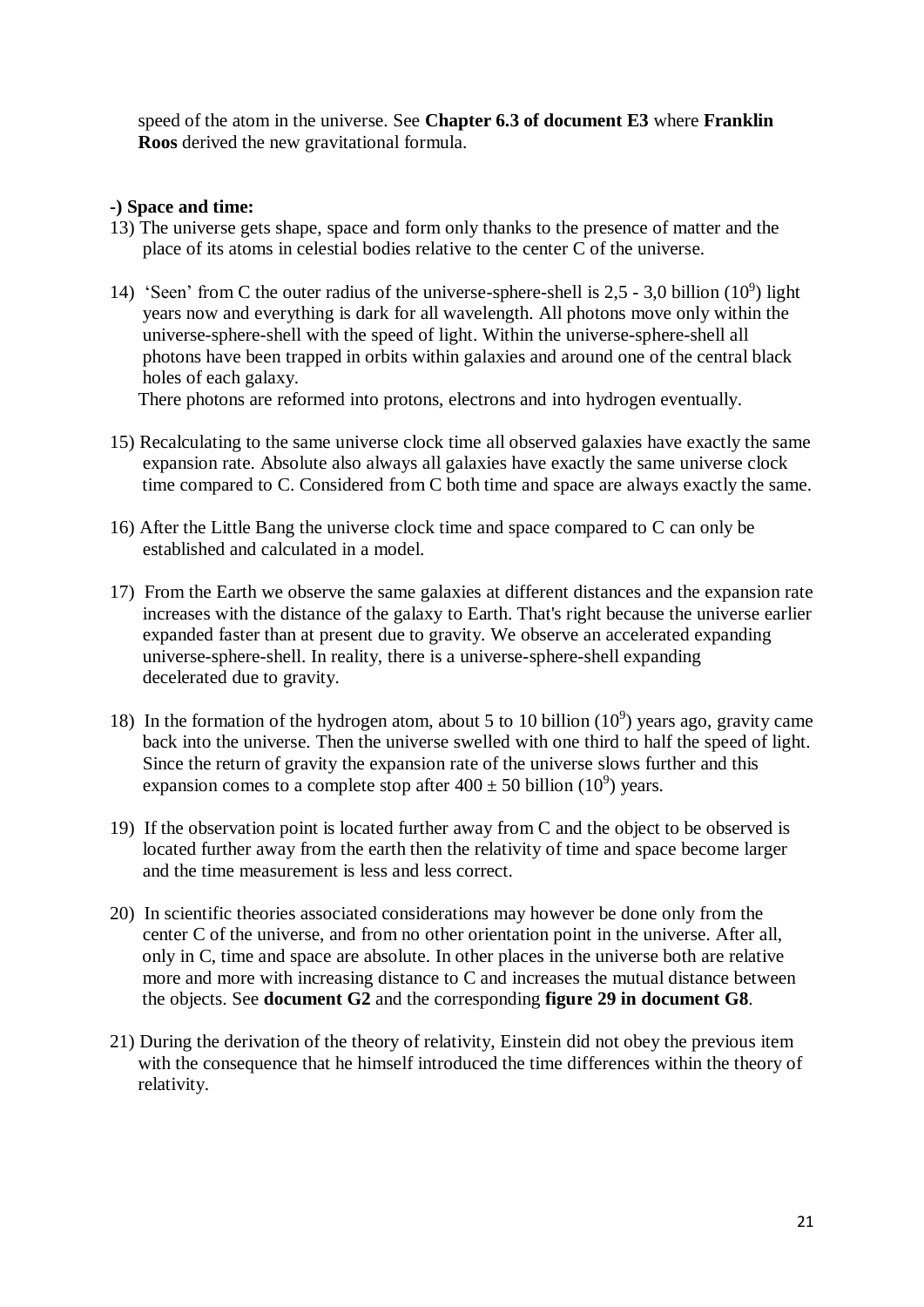# **-) Gravity creates a limited universe:**

- 22) Gravity is the only force of the atom which is active up to the scale of the universe. Gravity ensures that all forms of ordinary matter and black-hole matter continue to meet within a maximum limited spherical space of the universe.
- 23) Gravity limits the universe of matter into a relatively thin spherical shell space with a radius of 3.0 to 3.5 billion  $(10^9)$  light years around the center C of the universe. Electric and magnetic fields are also limited only to those relatively thin universe-sphere-shell.
- 24) Gravity is the only form of 'radiation' without mass, energy, charge and magnetic spin. Gravity is not bent and moves with infinite speed. All gravitational radiation leaves this universe final.
- 25) During the universe cycle gravity ensures that the expansion rate of all matter is reduced to zero in the end after 350 to 450 billion  $(10^9)$  years. That slow the expansion rate of the universe-sphere-shell gravitational energy is released. That energy can be converted into heat. The energy released is partly converted into gravitational energy relative to C and partly converted into rotation-energy which is visible in the rotation that occurs in all galaxies and their central black hole.
- 26) At the end of the expansion about  $(0.25 \pm 0.05) \times 10^{12}$  years the universe is completely devoid of all the particles radiation and of all the electromagnetic radiation. Then remains only gravity as some form of radiation. Then start the contraction of the universe in which all central black holes back to C and arrive there simultaneously; see **Figures 1-8** in **document G8**.

#### **-) The origin of gravitational energy in universe ( = 'dark energy' in the universe)**:

- 27) In the former universe the Little Bang black hole (radius  $50 100$  million km) was formed about  $40 - 45$  billion  $(10^9)$  years ago around the center C of the universe. In this super cold black hole (2.7 kelvin) all mass, matter, kinetic energy / momentum, electric charge and magnetic spin of the universe was is collected by gravity.
- 28) Due to the continued decline of the shrinking velocity to almost zero the gravitation of this Little Bang black hole is decreasing as well making this Little Bang black hole completely unstable because black hole atoms repel each other electrically. See **F1d.** Finally this Little Bang black hole meets the critical black hole gravity (*Cribhgra*) with insufficient gravity to keep this black hole atoms together. Then this Little Bang black hole disintegrates and fall apart into instable black hole atoms. See **G6.**
- 29) At this super cold Little Bang (0 kelvin) all black-hole atoms of this Little Bang black hole fall apart into single protons and electrons which arrange themselves in mono-layers of protons and electrons. See **G6** and **G7.** For a period of  $5 - 10$  billion (10<sup>9</sup>) years this system of nearly infinitive number of mono sphere layers of protons / electrons expends with 1/3rd - 1/2nd of speed of light relative to the center C of the universe.
- 30) These single protons and electrons do not generate any gravity. During this long period of  $5 - 10$  billion (10<sup>9</sup>) years gravity and gravitational-energy are totally absent in the universe!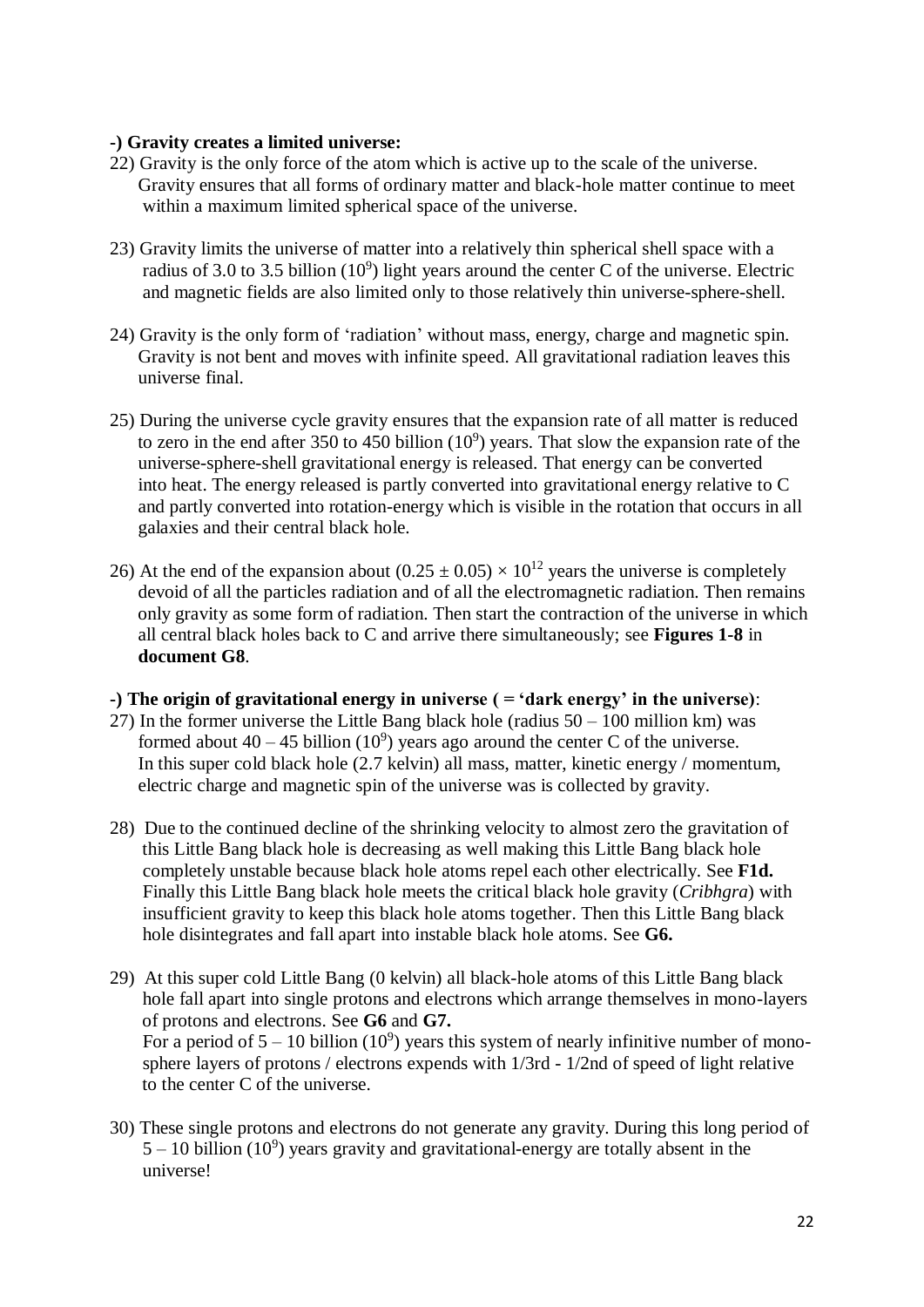In this period the universe-sphere-shell expands completely free over a distance of approximately 2.5 - 3 billion light years compared to the C center of the universe without any gravity and gravitational energy! Imagine the consequents!

- 31) From these protons and electrons about 5 10 billions of years after the Little Bang the hydrogen atom / molecule is formed. Now something very strange happens. With the hydrogen atom / molecule and velocity gravity is generated! Gravity is back again in the universe. See **figure 1 of document E3-1.**
- 32) With gravity automatically gravitational energy is back again! On this moment a huge amount of gravitational energy relative to the center C is added completely free of charge to the universe cycle! This is the so diligently by science searched 'dark energy'. That energy is nothing else than this free of charge added gravitational energy!
- 33) This free of charge added gravitational energy forms the driving force of each cycle of the universe. See **Law VI** with driving force behind the universe cycle.
- 34) During the shrinking the universe-sphere-shell this gravitational energy is fully used to inhibit completely the rotational speed of the central holes to moving to C to standstill.

# **3.5 FIFTH UNIVERSE LAW: CLOSED UNIVERSE:**

**Law V a): Gravity causes the universe is a completely closed system for all normal matter, atoms and all black hole atoms trapped in black holes.**

**Law V b): All forms of electromagnetic radiation and particle radiation possess mass, charge and magnetic spin! The electric and magnetic fields of stars, galaxies and black holes are the paths of all types of radiation in the universe (except gravity) such deflected to continue to move these types of radiation for 100% within the universesphere-shell.**

**Law V c): In the end, all forms of radiation are reformed to only ordinary protons, electrons and hydrogen in a path within one of the galaxies and around one of the central black holes.**

**Law V d): The universe is a 100% closed system for matter and mass:**

**- For all forms of normal and black hole matter / atoms (due to gravity) and - For all forms of cosmic radiation, particle radiation and electromagnetic radiation of their mass, charge and magnetic spin (by the presence of electric and magnetic fields).**

**Law V e): Only gravitational radiation and time leave the universe-sphere-shell but these 'radiations' are utterly without mass, charge, magnetic spin and energy.**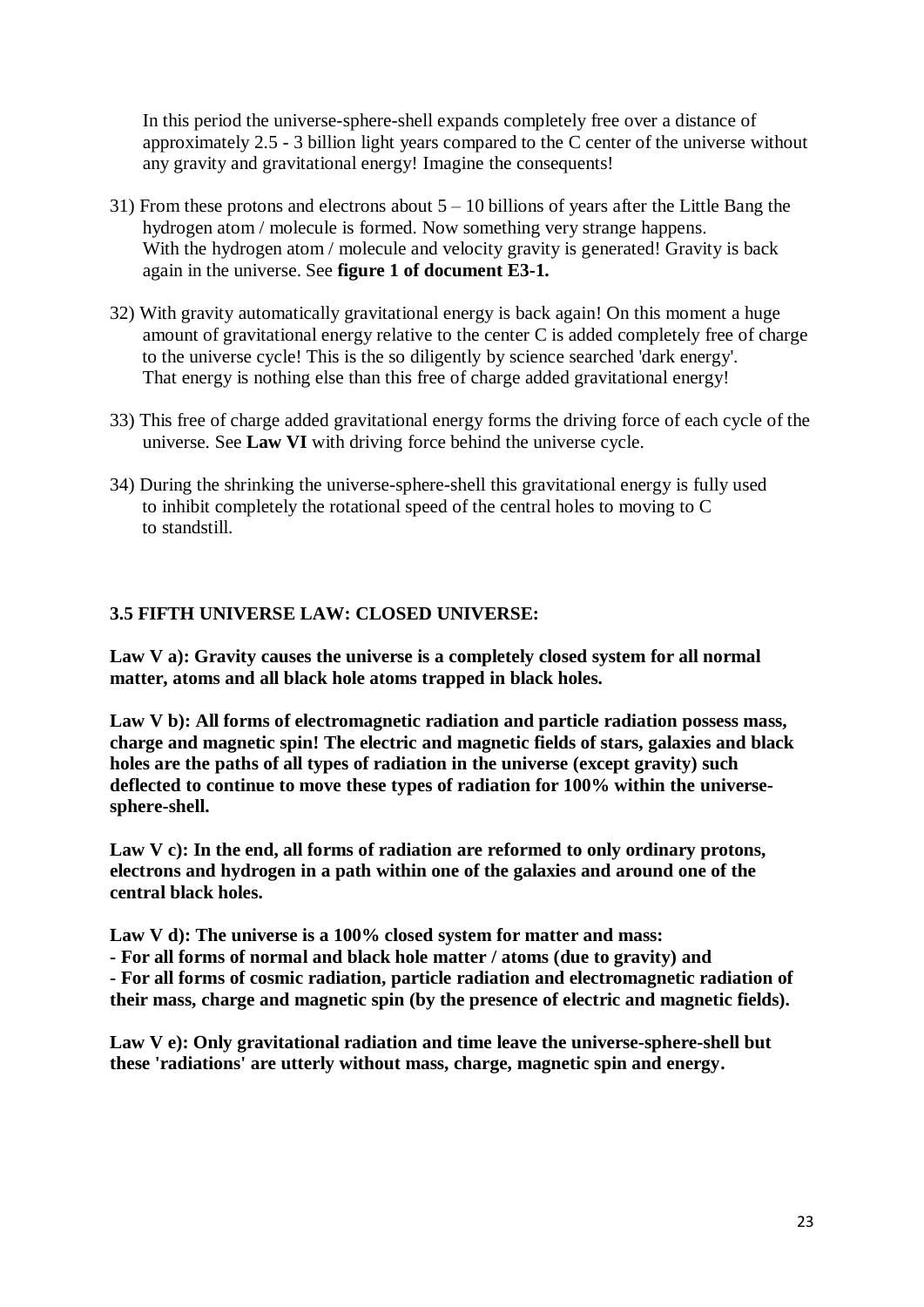# **Explanation of the Laws V a), V b), V c), V d) and V e):**

# **-) Gravity holds matter and black-hole one gathered in a space around C:**

- 1) After the formation of the (hydrogen) atom gravity ensures, for the evenly slowing down of the expansion of those ordinary atoms. That deceleration still continues and includes all now configured black holes in the universe that also are slowed down evenly on all sides.
- 2) All energy released during the decelerated expansion is finally largely converted into a rotation-energy of the galaxies. A part converted into gravitational energy of those galaxies and their black holes compared to C. Anyway gravity provides a finite and thus maximum expansion of all ordinary matter and all black hole one in the universe.
- 3) In all galaxies gravity takes care that all matter remains together and that all hydrogen, helium and lithium in stars will fuse to the elements Be and higher. Only  $\geq$  Be atoms are incorporated into the central black hole of the galaxy.
- 4) Gravity also ensures that all fused matter of the galaxy  $\geq$  Be eventually be fully integrated into the central black hole present in the center of each galaxy. Gravity has no direct effect on the orbits of a) electromagnetic radiation, b) sub atomic particle radiation. Gravity only influences radiation with atoms.
- 5) The 'gravitational lenses' are not caused by gravity but only by electric and magnetic fields around galaxies from there within existing black holes and stars.

# **-) Charge and magnetic spin hold all forms of radiation together and locked in the universe-sphere-shell:**

- 6) All forms of radiation are deflected from the completely straight line with one degree per 10 to 40 millennia. That deflection is so small that this is not measurable on earth.
- 7) Within the gigantic size of the universe such a slight deflection is sufficient to ensure that paths for all forms of electromagnetic radiation (frankinos or neutrinos) and (cosmic) particle radiation (protons, electrons, neutrons, quarks ) are deflected to one of about 4 to 20 billion galaxies in the universe that are in the universe-sphere-shell. No form of electromagnetic radiation and / or particle one can leave the universe-sphere-shell final. The universe-sphere-shell is a completely closed system.
- 8) On earth that extremely slight deflection creates completely distorted images from the deep universe. The earth seems to be standing in the center of the universe. In reality, the earth is on the universe-sphere-shell with a radius of  $2.5 \pm 0.5$  billion light years. Both inside and outside are completely empty except for some gravitational radiation.
- **9)** The deflection occurs in all forms of electromagnetic radiation and in all types of particle radiation. The universe shell is universal and almost uniformly filled with galaxies and it expands faster and faster. However, these are hoax images that rely on optical illusions.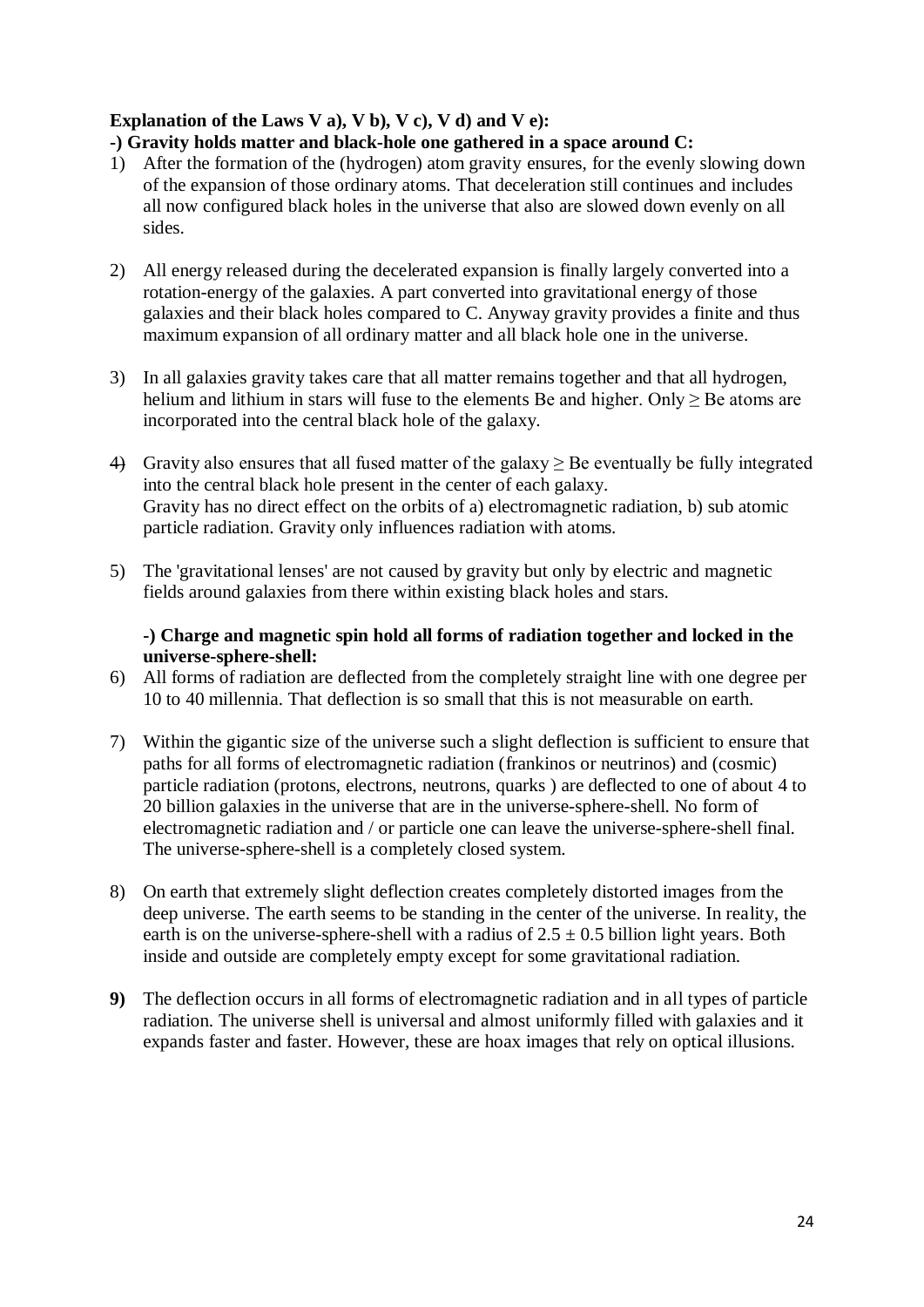# **-) Around the central black hole all radiation is reformed to only protons and electrons:**

- 10) Finally all forms of radiation spiral in the direction of the central black hole of one of these galaxies. There all forms of electromagnetic radiation and particle one will be transformed to the sole plain ordinary protons and electrons. See **document F1a 2014 F1b and F1c**.
- 11) Hydrogen fuses in steps to elements  $\geq$  Be. Through this long path all forms of electromagnetic radiation and particle radiation are incorporated in the central black hole in the form of black-hole atoms during a period of several tens of billions of years, eventually again.

# **-) The universe is a closed system for mass, matter, charge, magnetic spin and energy for 100%:**

- 12) The above process of converting the radiation into ordinary protons and electrons through ordinary matter and through nuclear fusion to black hole matter ensures that the universe is completely closed to all forms of radiation except gravitation radiation.
- 13) The radiation space of the universe has a maximum as thick as the universe-sphere-shell itself with an actual radius of  $3.0 \pm 0.5$  billion (10<sup>9</sup>) light years around C.
- 14) The radiation space for gravity includes an infinite number of light years around C. For the author this is reason to believe that the universe was unique.
- 15) With the use of the modeling of the universe cycle for each of the 29 phases can be prepared fitting balances for mass, matter and energy, charge and magnetic spin

# **3.6 THE SIXTH UNIVERSE LAW: THE DRIVING FORCE BEHIND THE UNIVERSE CYCLE:**

In black holes an enormous electric tension spring is built due to mutually electric repel. During the Little Bang, when gravity of the black hole becomes less than the Critical black hole gravity or *Cribhgra*, this by black-hole atoms accumulated spring energy is converted to kinetic energy.

During the Little Bang,  $40 - 45$  billion  $(10^9)$  years ago, through a number of five steps the Little Bang black hole falls apart into sphere mono-layers of alternating one proton and one electron thick expanding from C with a universal uniform and constant rate of a third to half the speed of light. The electrons move within their layers also with a velocity of two third of the speed of light versus the protons.

The universe has in that phase no atoms and no gravity and gravitational energy. In this period the universe-sphere-shell expands thus without any gravitational force and energy from around the Little Bang point and center C of the universe.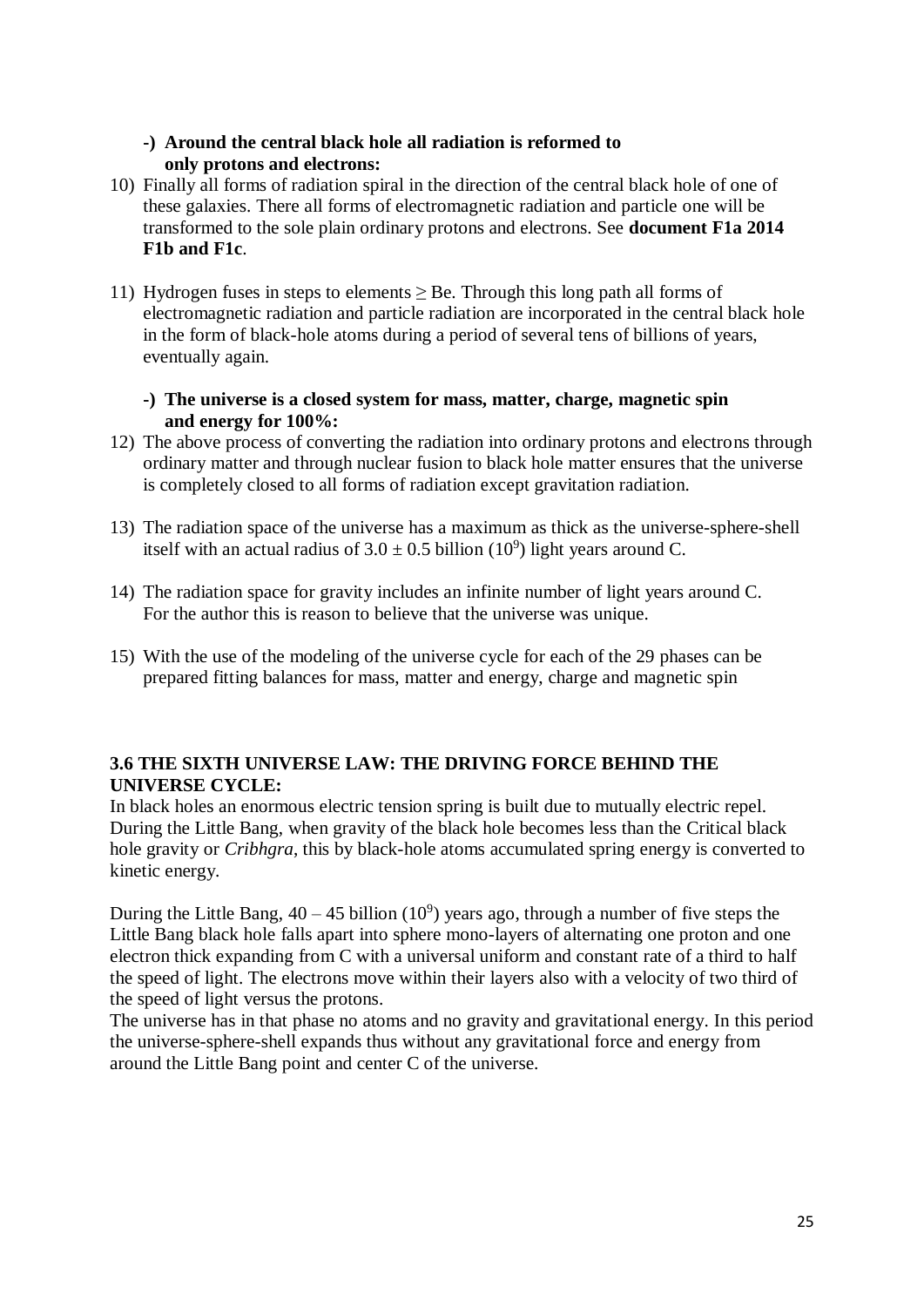In the first 5 to 10 billion years after this Little Bang the universe reaches a spheresymmetrical expansion of about  $2.5 - 3$  billion light years whereby:

a) the relative velocity between the electrons and protons decreased to about 2.200 km/s, b) the mutual distance between the proton and the electron increased in such a way that universe widely exactly at the same time each proton traps its own electron under the formation of the hydrogen atom.

At the time of formation of the hydrogen atom, the expansion rate is a third to half the speed of light. With the hydrogen atom in combination with the huge expansion rate all the shellelectrons of these hydrogen atoms generate the chemical covalent radical force in addition to gravity at the same time. Gravity also creates a large amount of gravitational energy relative to C! This is the 'dark energy' of the universe!

In the first gravitation-free period, in a completely 'free' manner the universe built up an enormous amount of gravitational energy compared to the Little Bang point C, namely in a distance of about 2.5 billion light-years compared to C.

This gravitational energy relative C is fully and energetically free effectuated at the time gravity with the hydrogen atom returns in the universe. Initially this gravitational energy is sphere-symmetrically distributed over the universe-sphere-shell.

During each cycle the universe generates exactly the same amount of gravitational energy. Gravity decreases the further expansion of the universe. However, the associated gravitational energy is the driving force of the unwinding of the universe cycle.

After the expansion phase the contraction follows, also due to gravity. During the contraction of the universe, this gravitational energy is fully utilized in order to slow down the rotational speed of the massive central black holes until zero eventually.

Net the acceleration of the contraction of the universe is continuously slowed down to a fairly constant rate. This prevents a 'Big Crunch'. All universes end with a super 'soft' Crunch.

The gravitational energy causes the universe cycle always fully arranged and extends all the way and that the universe can ever go through this cycle to another cycle.

# **Law VI a): in the first period after the Little Bang are present only protons and electrons. Atom and hence gravity and gravitational energy are absent.**

**Law VI b): At the time of the formation of the hydrogen atom from the protons and electrons, also gravity and gravitational energy relative to C are added to the universe, free of charge.**

**Law VI c): The driving force behind every universe cycle /** *Taeutcycle* **consists of this 'free' added gravitational energy to C. Because of that 'free of charge' resulting gravitational energy of the universe this cycle can repeat itself endlessly.**

# **Notes Laws VI a), VI b) and VI c):**

1) With the formation of the hydrogen atom arises gravity. Suddenly out of nowhere a huge amount of gravitational energy compared to C appears. That amount of gravitational energy is added to the current universe cycle. Through the temporary absence of gravity the universe creates 'freely' its own energy in order that the whole cycle can be unwound fully controlled and energy neutral.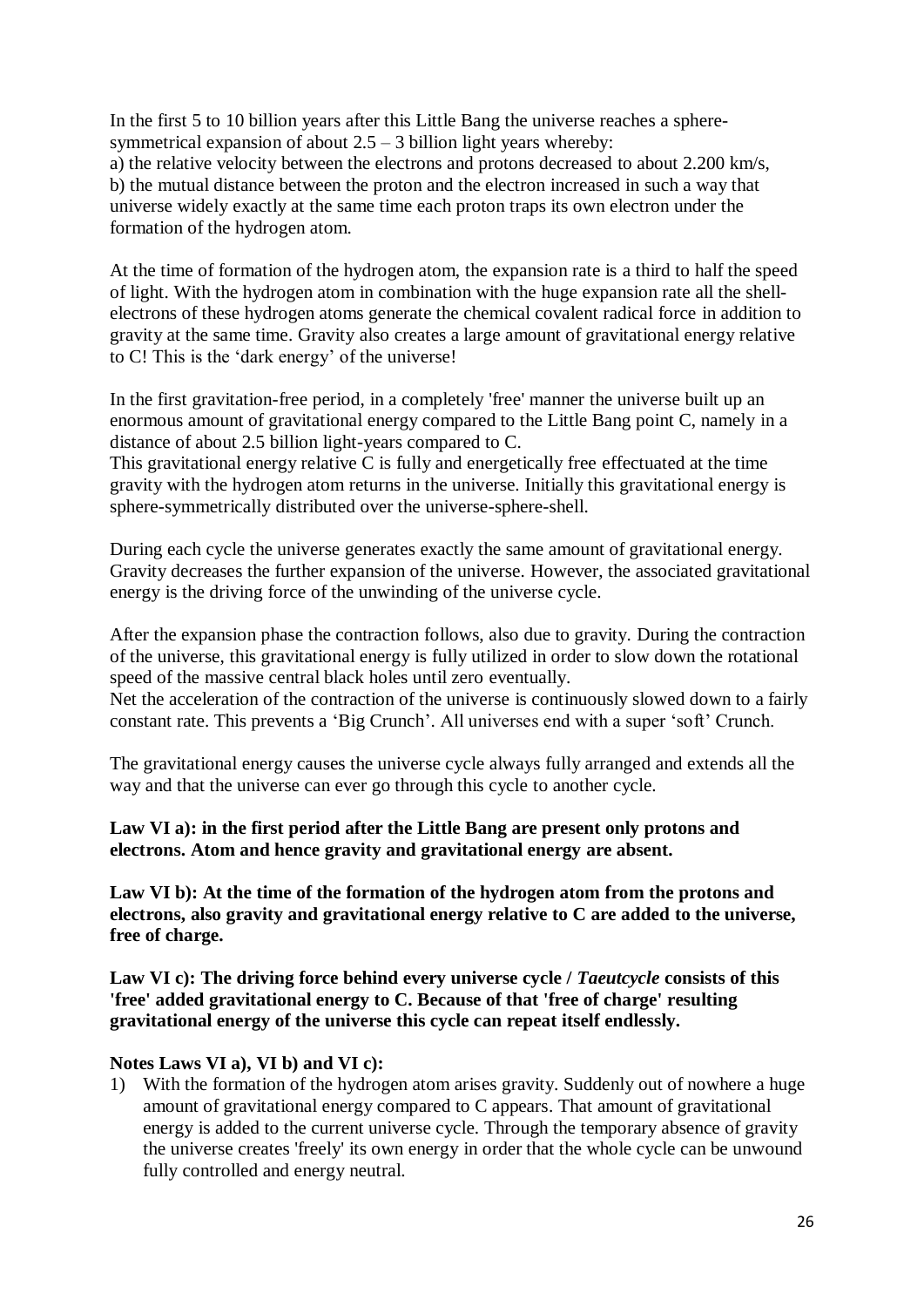- 2) This explains plausibly also the enormity of currently observed 'dark' energy. This dark energy is nothing but this to the universe-sphere-shell added gravitational energy relative to C!
- 3) That completely 'free of charge' gotten gravitational energy also ensures that the general law of conservation of energy is not valid in the scale of the universe and throughout the universe cycle. However, viewed over one cycle!
- 4) During the universe cycle the gravitational energy is fully utilized to curb the continuous acceleration of contraction to a more or less constant contraction-velocity of approximately 0.1 to 0.15 Mm/s and deceleration takes place during virtually the entire contraction of the universe. Therefore the universe shrinks with a relatively constant speed. This prevents a 'Big Crunch'!
- 5) Other than the general law of conservation of energy, the laws of conservation of mass, charge and magnetic spin but continued to apply on the scale of the universe.

#### **3.7 THE SEVENTH UNIVERSE LAW: THE UNIVERSE AS A CYCLE OF MATTER, TIME AND SPACE:**

The theory of relativity combines space, time and gravity to a single set of basic variables. Time and space are indeed quite basic variables always being present. Both are inextricably linked to the universe cycle. On the scale of the universe, the expansion of matter goes sphere symmetrically.

The space of the universe-sphere-shell is, by definition, sphere and curved on all sides in combination with the same linear expansion rate or contraction-velocity. Our three dimensionally spatial image on earth cannot be fitted to the spatial structure of the universe!

Time is the period that has elapsed since the occurrence of the last Little Bang. Space is the place where matter is located relative to C, and later on in relation to the points of rotation **R1, R2, R3, R4 and R5** within galaxies and the points of rotation at the level of galaxies among each other. In the universe cycle time and space into one, combined with matter, the forces of matter and the radial and transverse velocities, kinetic energy and momentum.

In the first 5 to 10 billion years after the Little Bang the atom is missing and hence gravity. In contrast to time and space gravity is not an independent elementary quantity that is continuously present in the universe. Gravity is only one quantity derived from the atom and speed of atoms in the universe.

Unfortunately, **Einstein** did not recognize the essence nor the origin of gravity on atoms. That also applies in 2015 to the current science. The essence and origin of gravitation (see **document E3 and E3-1**) have far-reaching consequences for the (un)sustainability of relativity.

The universe cycle consists of the basic combination of: a) matter and mass, b) forces on matter, c) forms of energy, d) time elapsed since the Little Bang, e) the place of matter compared to C, f) linear speed with kinetic energy and g) angular velocity with rotation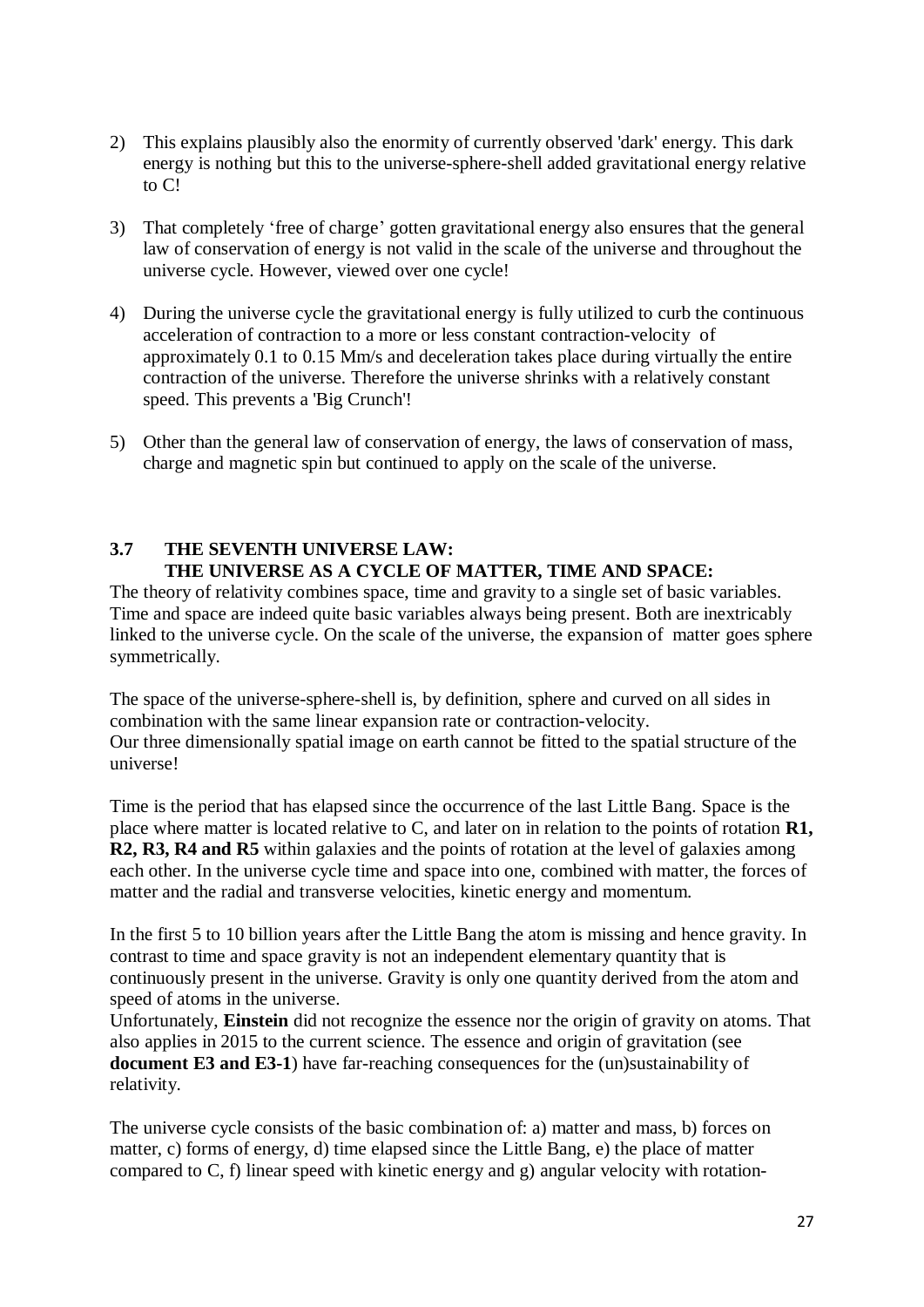energy. In this basic combination gravity lacks because gravity is not continuously present in the universe. The theory of relativity is therefore incompatible with the universe cycle.

**Law VII a): Time is a cyclic phenomenon beginning at the Little Bang and ending at the next Little Bang. For all electromagnetic radiation, particle radiation all, all the ordinary matter, and all black-hole matter always applies the same overall universe (clock) time compared to the Little Bang and the center C of the universe.**

**Law VII b): For all the protons and electrons present in both normal matter as well as in black-and-hole matter the universe clock time wraps always with exactly the same constant speed. Everywhere applies under all circumstances always exactly the same linear advancing universe clock time.**

**Law VII c): Space of the universe is also a cyclic phenomenon beginning at the time of the Little Bang from a black hole with a radius of 0.05 to 0.10 billion (10<sup>9</sup> ) km and ending at the next Little Bang on C with exactly the same black hole. All matter is still roughly the same distance from C.**

**Law VII d): Considered from the center C in universe differences of time are impossible. Always the spherically symmetrical space is almost of uniform construction. Considered from C both the universe clock time and space equals everywhere. From C time and space are absolute.**

**Law VII e): Considered from every other point in the universe (i.e. the earth) time and space are never absolute but always relative.**

**Notes Laws VII a), VII b), VII c), VII d) and VII e):**

# **-) The minimum and maximum values of physical parameters such as time, space and energy:**

- 1) The universe reaches its maximum expansion at approximately 300 to 350 billion  $(10^9)$ years after the Little Bang in a range of seemingly 3.0 to 3.5 billion light-years. After reaching the extreme expansion of the universe it contracts due to gravity over a period of 2 to  $3 \times 10^{12}$  years until finally again in exactly the same Little Bang black hole that in the final phase get again exactly the same radius of approximately 0.05 to 0.10 billion km.
- 2) Time reaches its maximum at the moment just before the next Little Bang and after a period of  $2 - 3 \times 10^{12}$  years. At the next Little Bang the universe clock time of the last universe cycle ends in exactly the same time as in all previous and all still ahead universe cycles.
- 3) Time is both: linked to
	- a) the mass and matter of protons and electrons and
	- b) the position of ordinary and of black-hole matter compared to C.

The place is the location where matter will be compared to C for the settlement of the universe cycle.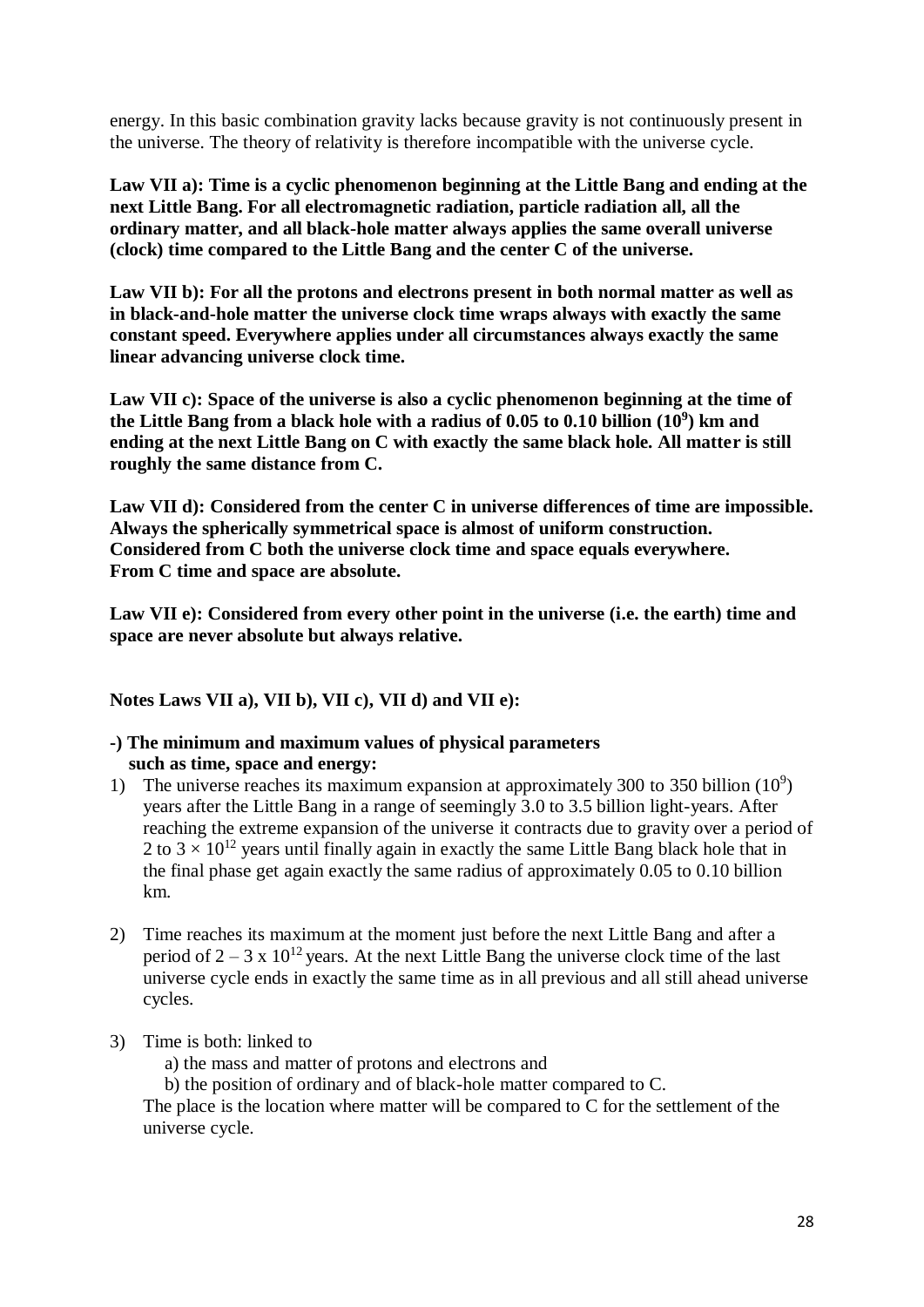## **-) No direct relationship between the universe clock time, space and gravity:**

4) Time has no direct or indirect relationship with gravity. The first 5 to 10 billion years of the universe cycle gravity is absent while the universe clock time runs evenly and linearly. Both from the earth as seen from C there is absolutely no direct or indirect relationship between time, space and gravity in sharp contrast with the general theory of relativity according to **Einstein**. Going through the universe cycle is not possible within the framework of the theory of relativity!

### **-) No differences possible in the universe clock time; from C time is absolute. Within universe-sphere-shell time is always relative:**

- 5) For each proton and electron in the universe the universe clock time wraps with exactly on the same course and speed relative to C. The center C is the origin, so the beginning, of time and space. All protons and electrons and hence all atoms possess throughout the universe cycle always the same linear advancing universe clock time exactly compared C.
- 6) Considered from C in the universe between matter differences of time are impossible. Considered from C in the universe clock time is absolute and nowhere or ever relative. During theoretical considerations about time and space the Little Bang point C is regarded as the only permitted place for doing observations and measurements, since only there the time is the same anywhere. See **document G2**.
- 7) **Einstein** was unaware that his theoretical considerations could only be done from the center C of the universe. He made his theoretical considerations from any other place in the universe than C, and moved this observation point also again. Thus Einstein's theory of relativity created differences in time through itself. Such time differences are not possible in the universe model of the author.
- 8) The by **Einstein** derived time differences, measured on Earth, do not arise when one consistently measures from C. The point of measurement affects significantly the convenience of the measurement! The statements in the theory of relativity with respect to time, space and gravity do not respect the author's universe model.
- 9) **Document G5** elaborates on the errors in the assumptions of the theory of relativity

**3.8 THE EIGHTH UNIVERSE LAW; BLACK HOLES AND CRITICAL GRAVITY:** The 8th universe law treats black hole matter and black holes for which the following laws apply:

**Law VIII a): Black holes consist of ordinary atoms being collapsed from the inside to near the atomic nucleus. It is a collapse of the electron-shells of the atom and that transforms it into a** *black hole atom***. That is only possible**

**- at huge gravitational pressure and**

**- atoms must possess at least two electron pairs; so the smallest atom is the element beryllium.**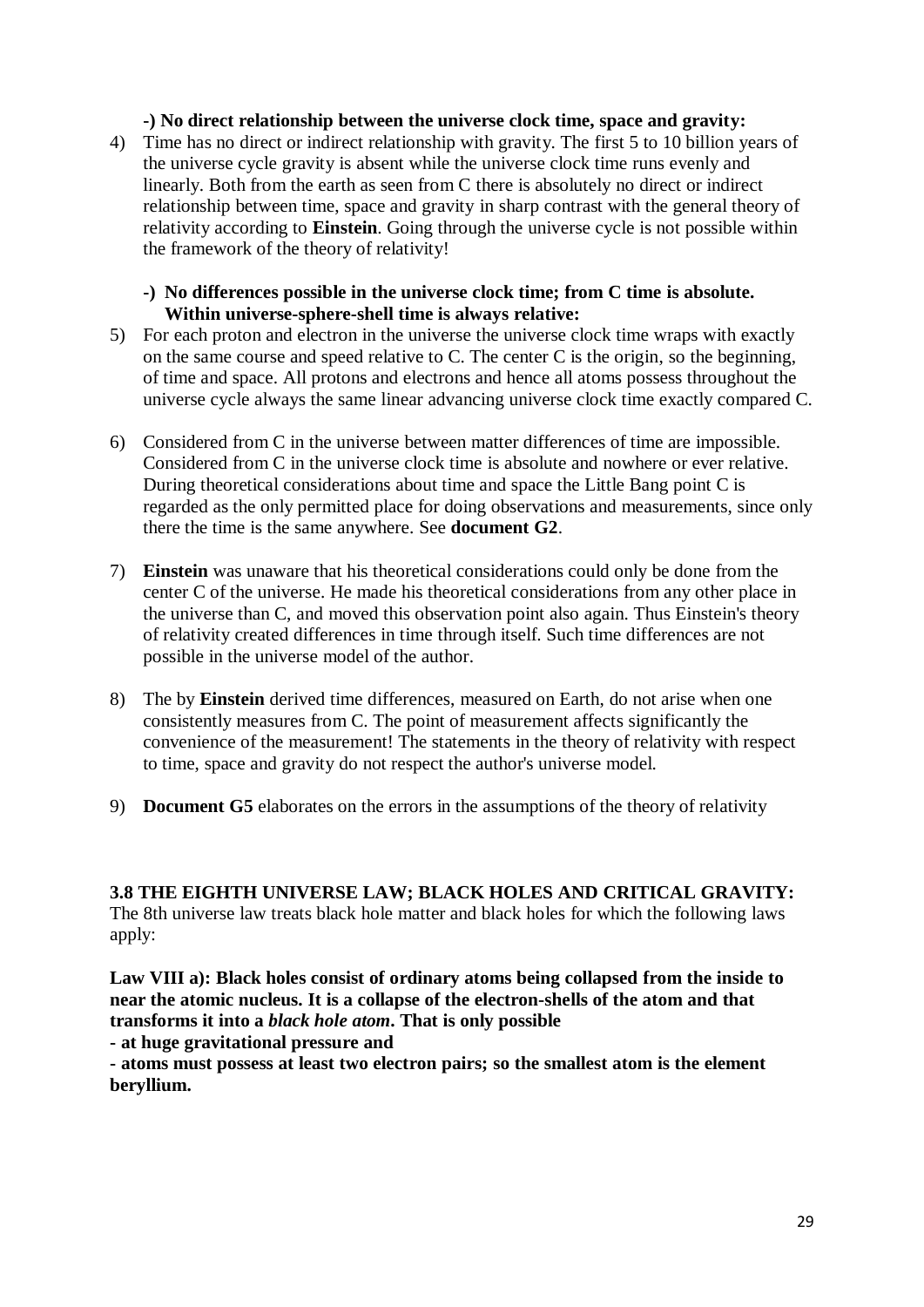**Law VIII b): Black hole atoms are inherently unstable and disintegrate into loose black hole atoms and then into protons and electrons unless sufficient gravitational pressure is present to keep the black-hole atoms together and locked up in a black hole. Black hole atoms only remain stable if a black hole itself generates enough gravity, more than the critical black hole gravity or** *Cribhgra***. This critical gravity is consistent with the gravity of a black hole with a radius of several kilometers and with an equatorial rotation speed of approximately one third of the speed of light.**

**Law VIII c): Atoms in black holes - and so a black hole - are close to 0 kelvin and therefore they cannot emit electromagnetic radiation of light but does emit a little infrared (2,7 kelvin), particle radiation and gravitational radiation.**

**Law VIII d): The shell-electrons of black-hole atoms move near the speed of light around the atomic nucleus. That is why these shell-electrons cannot absorb or emit electromagnetic radiation.**

**Black holes reflect all forms of electromagnetic radiation, particle radiation and infrared for 100%. In fact black holes are perfect mirrors.**

**Law VIII e): Black holes may freely emit their gravitational radiation generated by their black-hole atoms in combination with speeds of the black hole in the universe and their own angular rate. Black holes can freely absorb the gravity emitted by other celestial bodies and other black holes.**

**Law VIII f): The protons and electrons of black-hole matter always have exactly the same linear advancing universe clock time compared to C as the protons and electrons in ordinary elements. Black holes cannot change the local time, the space around them or inside the black hole itself.**

**Law VIII g): Black holes have the same event horizon as ordinary celestial bodies.**

# **Explanation Laws VIII a), b), c), d), e), f) and g):**

#### **-) With black-hole atoms only gravity is relevant:**

- 1) In black-hole atoms the electron-shells have collapsed right up near the nucleus. During the collapse of the electron-shells all electron pairs disintegrated into single electrons and the Van der Waals/London force of the ordinary atom disappears completely.
- 2) The motions of a black hole in the universe relative to C cause that the shell-electrons of all black hole atoms in it are disturbed and get a deviation. In protest against this deviation all shell-electrons of black-hole atoms generate gravity and other speeddependent of kinetic energy related forces in principle as with ordinary atoms. See **document F1e**.
- 3) In black holes only gravity is relevant. It is linearly related to the translation velocity and the angular speed of the black hole.
- 4) a) Due to their high equatorial speed of rotation of approximately one third of the speed of light black holes generate much more rotation-gravity in comparison with the earth. b) Only matching components of gravity attract each other. See **document E3 and E3-1**.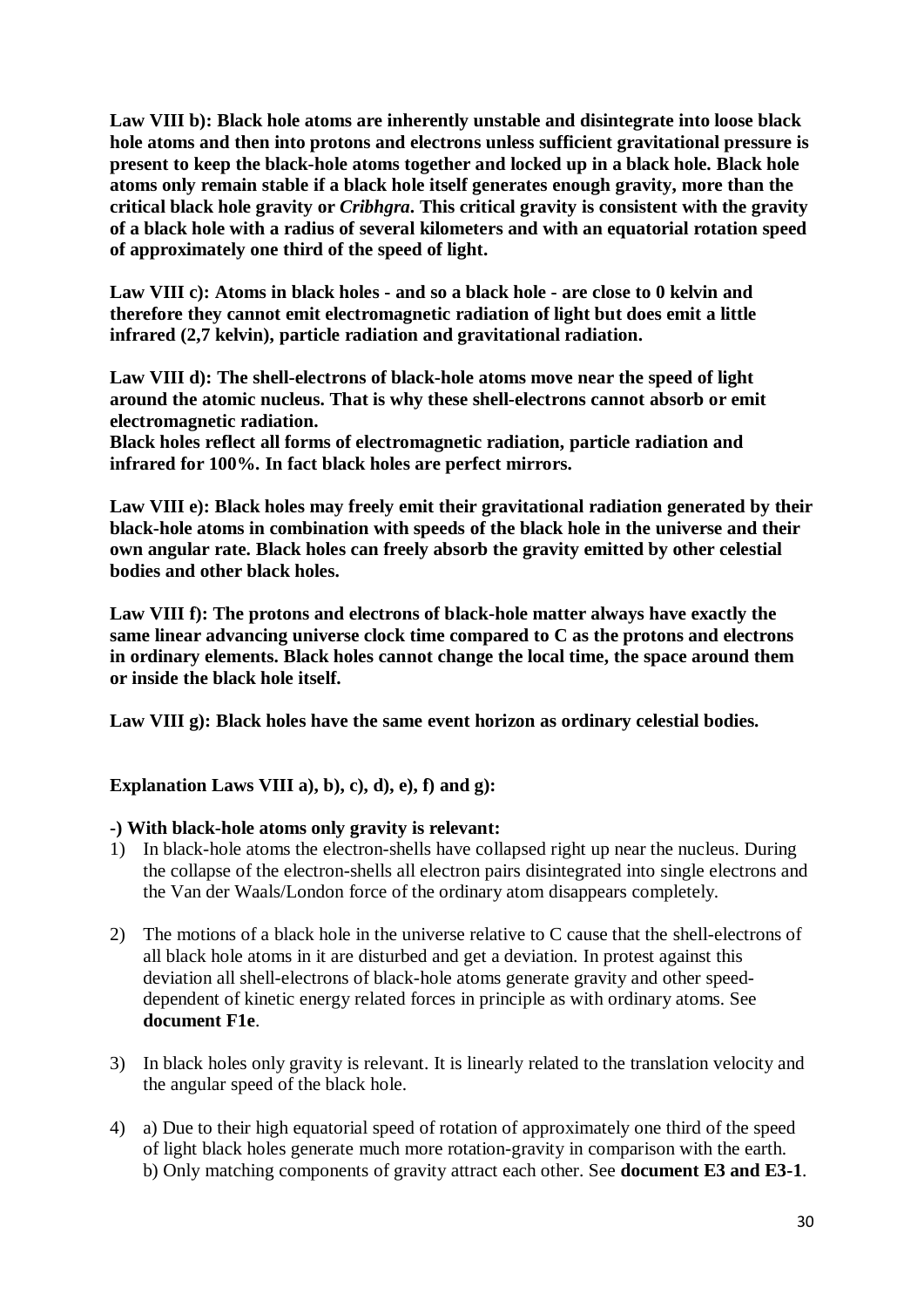5) Due to 4a) central black holes of the galaxies contain much more matter and mass than on the basis of gravity-measurements from Earth.

### **-) Atoms in a black-hole state are super cold and are perfect mirrors:**

- 6) The nucleus of a black hole atom is totally captured within its own electron-shells due to the collapse of these electron-shells. The atomic nucleus has virtually no room for vibration. So every atom in a black-hole state should be necessarily near absolute zero and presumably near 2.7 kelvin, the background temperature of the universe.
- 7) Due to this extremely low temperature black-hole atoms cannot emit electromagnetic radiation such as light from the electron-shells.
- 8) In black-hole atoms the shell-electrons orbit with approximately the speed of light around the nucleus. At such speeds, the shell-electrons can no longer jump to another orbit. So for this second reason it cannot emit electromagnetic radiation. So the black hole is totally black.
- 9) During nuclear stabilization a black-hole atom can emit particles but they must possess extremely high kinetic energy to pass through the electron-shells of the black-hole atom. In practice, such a nuclear stabilization only happens in the outermost atomic layers of the black hole. The high-energy cosmic particle radiation in the universe is in part derived from black holes, particularly of the central black holes in galaxies. That particle radiation is released during the stabilization of unstable black hole nuclei. In these central black holes are plenty of unstable black-hole atoms present.
- 10) Neither the shell-electrons nor the nucleus of black-hole atoms can absorb externally coming radiation. Black hole atoms and black holes form so the most ideal mirror for all types of electromagnetic radiation and for all kinds of particle radiation.
- 11) Black holes can only emit gravitational radiation undisturbed and can also absorb this undisturbed gravity. Black holes react completely differently to gravity than to electromagnetic radiation and particle radiation.
- 12) In black-hole atoms all shell-electrons move at light speed around the nucleus and two single electrons can no longer bind as a pair of electrons. That is why in black-hole atoms any bond is impossible. All black-hole elements are both physically and chemically absolutely inert.
- 13) Black-hole atoms behave physically like a very close atomic stacked 'liquid' which can mutually move relative to each other. In black holes are convection flows are possible.

# **-) Resilience / spring tension; black holes cannot collapse into a singularity:**

14) In black holes the negatively charged electron-shells of the existing black-hole atoms repel mutually making a huge electric spring tension. The gravity of black holes resists this repel-tension between the black-hole atoms. Gravity prevents the black hole to disintegrate into loose unstable black-hole atoms.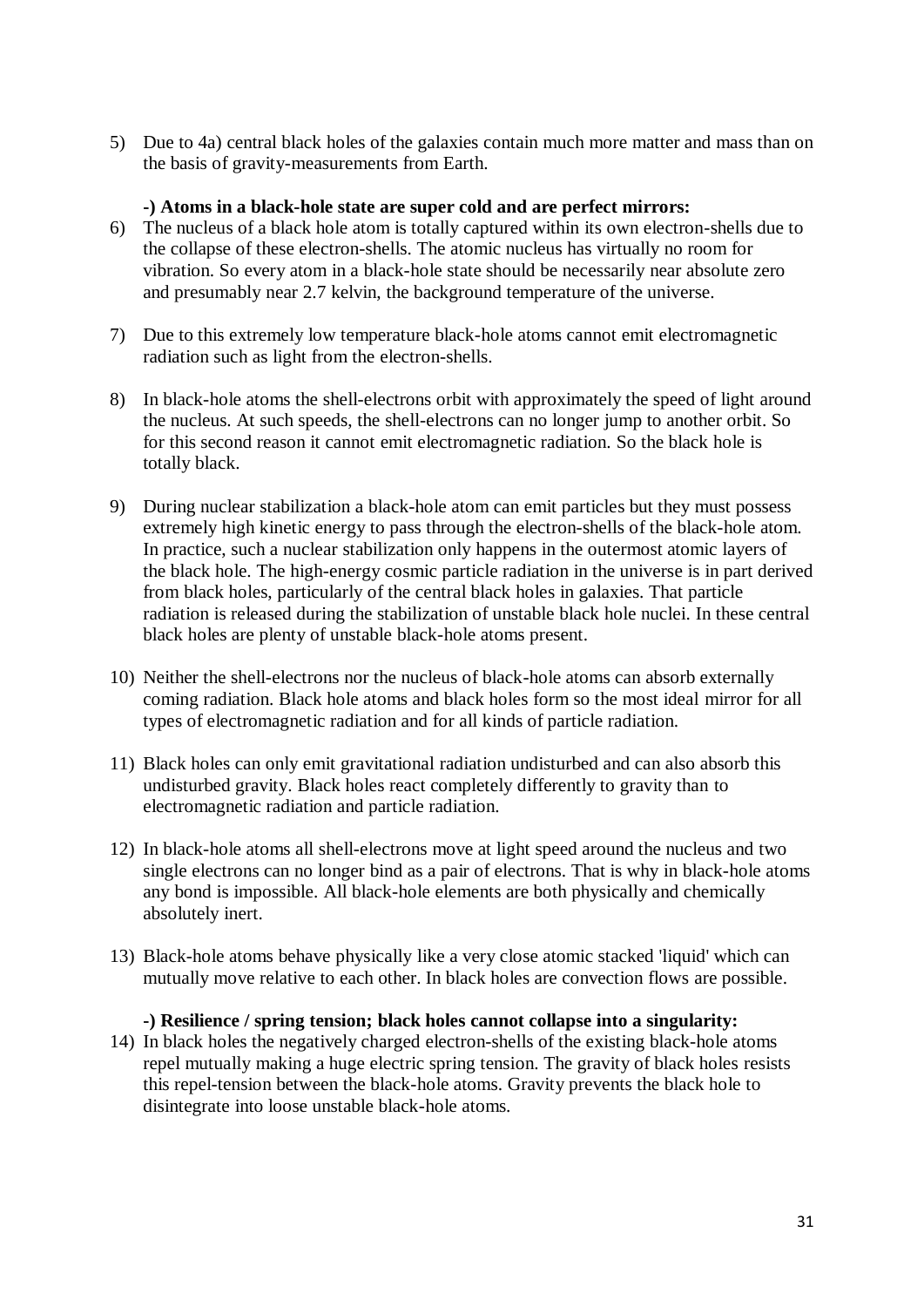15) This spring tension between the black-hole atoms mutually also prevents further collapse of the spatial structures of black-hole atoms to the smaller size of a particle. In spite of the theory the volume of black holes cannot be further reduced to a singularity.

# **-) Black hole atoms are only stable with a minimal amount of gravity:**

- 16) In black-hole atoms the shell-electrons move at the speed of light in their paths that are directly situated around the atomic nuclei. These black hole atoms with such rapid shellelectrons are inherently unstable. Black hole atoms can only be maintained in an environment of a black hole that itself generate sufficient gravity.
- 17) The gravity of the black hole atoms causes the black-hole atoms remain together in a black hole. In order to overcome the spring tension in the black hole a minimal amount of gravity is required, the critical black hole gravity. Black holes can only stay if their gravity is stronger than the critical black hole gravity (*Cribhgra*).
- 18) Is the black hole too small or is its angular speed is too low then the gravity of the black hole is less than the critical one. Then the electric repel beats the gravity of the black hole and is initially set in loose unstable black-hole atoms. Next those loose unstable blackhole atoms fall apart immediately into protons, electrons, kinetic energy and radiation. That dramatic 'moment' happens at the Little Bang.

# **-) The Critical black hole gravity (***Cribhgra***):**

- 19) To find quantitative interpretation of the critical black hole gravity still takes place. The author takes into account a minimum value for critical value that corresponds to the gravity of the smallest possible black hole with a radius of several km in combination with an equatorial speed of approximately one third of the speed of light.
- 20) So the critical gravity depends on a minimum amount of kinetic energy/rotation of the black hole in combination with a minimum amount of mass, matter (atoms). Over time *Cribhgra* is to derive theoretical and calculating.

The gravity of regular (smaller) black holes falling below critical is accompanied by a huge explosion. Only the decay of the Little Bang black hole (the biggest one ever) and the disintegration of the black-hole atoms is a highly structured and completely controlled running 'explosion'.

At the time of the Little Bang all the movements are virtually gone (especially the contraction-speed) and it is thus also the gravity in the universe almost completely disappeared. During the Little Bang gravity even disappears completely!

#### **-) All matter is exactly the same universe clock time compared to C:**

- 21) All protons and electrons of the atoms in a black-hole state have compared to C always exactly the same universe clock time when ordinary matter outside the black hole. At the end of the universe due to gravity all matter and all the black holes of the universe gather again *exactly at the same time* to the center C for the next Little Bang.
- 22) Gravity is the only radiation of the atom without mass, charge and magnetic spin and energy. Gravity is not bound to speed limitations. Gravity travels much faster than light through space. It is expected that the speed of gravity is even infinite!
- 23) The rotation-gravity of black holes is large but this huge gravity itself is not able to reduce the time and / or to bend space around the black hole.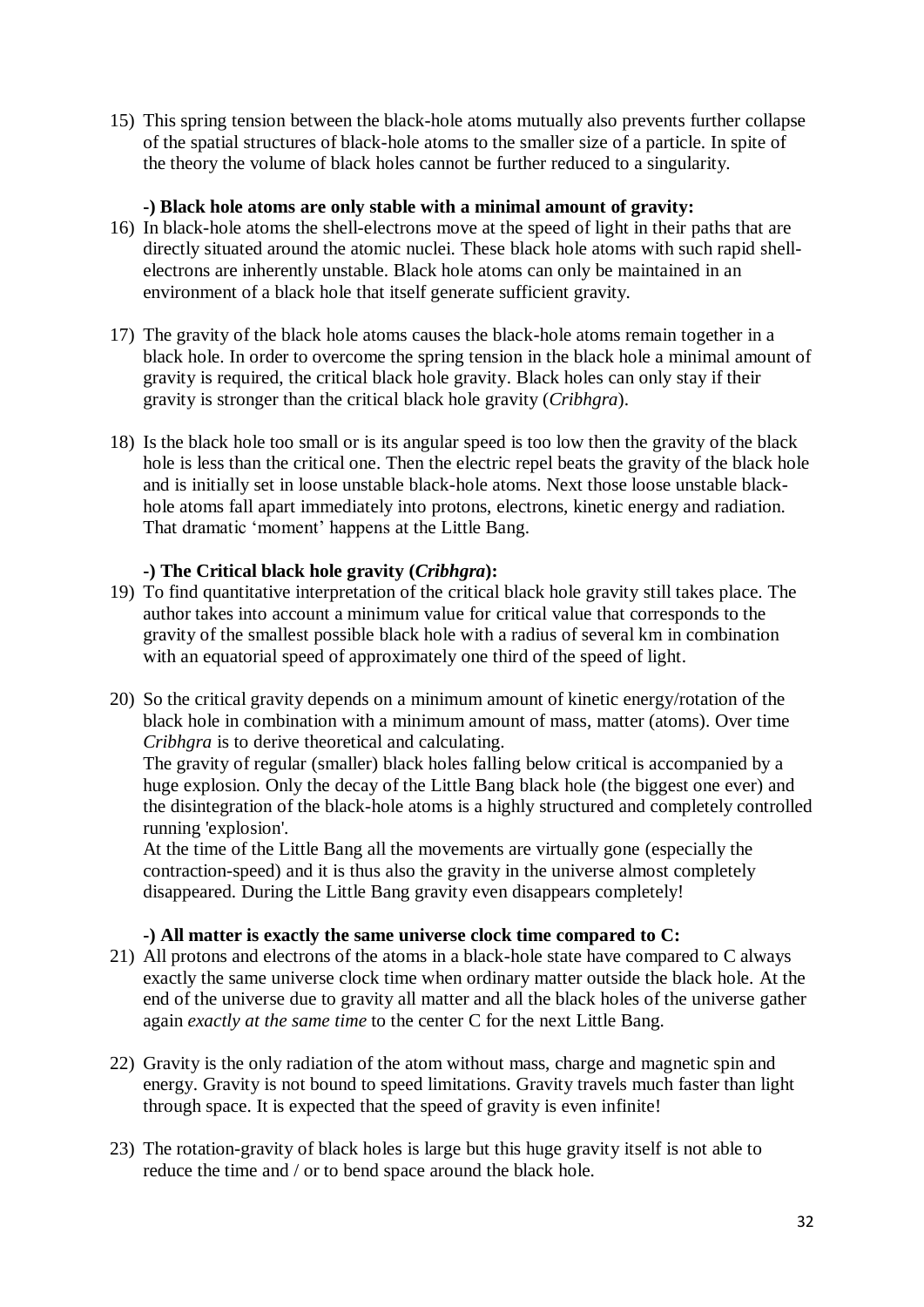24) If the deformation of space and time should be possible then all matter in the universe cannot return simultaneously on the Little Bang point to start a new Little Bang. In that case, the universe cycle can no longer be unwound, as described in **document G7**. Deformation of space and time by gravity is part of the "myths" that result from the theory of relativity

# **3.9 THE NINTH UNIVERSE LAW; THE UNIVERSE CYCLE:**

Within the universe cycle or *Taeutcycle* a fully integrated settlement between the 12 basic parameters of the universe happen. Some of these variables are: 1) matter and mass, 2) forces on matter, 3) time 4) space in the universe, 5) linear movements, rotational movements and their associated kinetic energies and 6) gravitational energy. Those relations are reflected in 29 consecutive regular phases of the universe cycle.

**Law IX a) The settlement of the universe cycle is based on 12 variables: 1) matter, 2) basic quantities mass, charge and magnetic spin, 3) other non elemental forces on matter (including gravity), 4) electrical particles and magnetic ones including beams of them , 5) movements and their kinetic energy, 6), gravitational energy, 7) impulse and angular momentum, 8) the inner radius and the outer one of the universe-sphere-shell, 9), so also the thickness of it, 10 ), the time, 11), the temperature and 12) and the amount of deflection of electromagnetic radiation and particle radiation.**

**Law IX b): During the universe cycle the 12 basic variables describe**

**- the long-term physical processes and** 

**- the short-term chemical, and nuclear-physical events.**

**These 12 basic parameters are always linked to each other and form together a single, integrated model and a whole for each phase, both of each phase of the universe cycle as well as for the universe cycle in totality.**

**Law IX c) The settlement of every universe cycle takes place via structured always the same 29 phases. The settlement of each phase in this cycle and the transition to the next phase, the process is in a fully predictable manner and, after modeling on a pre-set time to indicate.**

**Law IX d) At the time of the Little Bang all matter, charge, magnetic spin and kinetic energy of the universe dwell exactly around the center C. C is the unique center of the universe. C and the Little Bang are to be taken per definition as a starting point and origin of time in the universe and the origin of space used by matter in relation to C.**

**Law IX e) For every universe cycle the center C remains the same starting point of the universe with the Little Bang. C is also the end of each cycle of the universe.**

#### **Notes Laws IX a), IX b), IX c) IX d) and IX e):**

1) The location and movements of matter within the space in the universe are strictly regulated by the 12 basic parameters and the settlement of the 29 phases in the universe cycle or the *Taeutcycle*.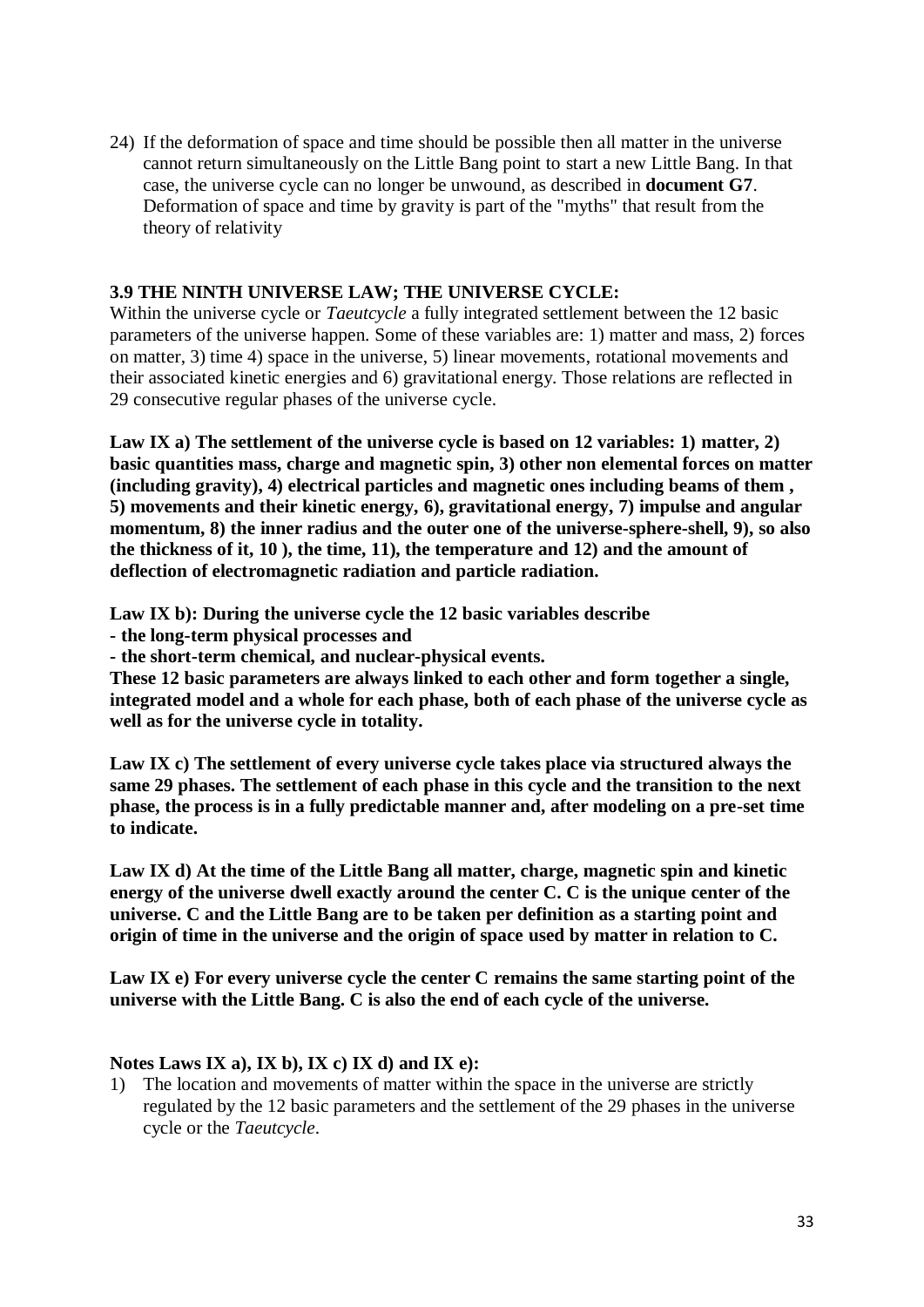- 2) The time of the Little Bang regarded as the only starting point and comparison of time or of the universe clock time. It also forms the exact same end of the universe cycle and restart the next cycle of the universe.
- 3) The universe laws describe the framework within which the universe cycle takes place and in which this cycle can repeat itself endlessly in a completely energy-neutral way and always at almost exactly the same way.
- 4) a) In **documents F1a 2014 F1b and F1c** the author has given an explanation for the phenomenon of (anti) mass and (anti) matter. b) How the first cycle of the universe was created, has not yet been explained. Probably there has never been a beginning.
- 5) Within the universe cycle practically all phenomena can be explained in principle. In the universe there are no unexplained or mystical forces, mass, matter and energies. All mass and matter, charge, spin and energy is eligible and is always genuine.

# **\* 4) DISCUSSION:**

- 1) According to the author with the formation of the hydrogen atom gravity is formed and completely suddenly a huge amount of gravitational energy is added to the energy balance of the universe. During the contraction of the universe that gravitational energy is fully reused to slow down the rotational speed of the central black holes to a halt. At the end of the universe cycle this gravitational energy via nuclear fusion of shellelectrons again partly disappeared and partly consumed. At the end of each cycle, all the gravitational energy is completely disappeared. The currently existing in the Universe gravitational energy is a major component of the 'dark'-energy. That problem has been solved in this.
- 2) The during the universe cycle all of a sudden a large amount of gravitational energy is created and it is added to the universe creates for almost all physicists and chemists uncertainty. This gravitational energy affects apparently the foundation of the current physics. On the scale of the universe, however, this is not the case. Overall review is completed the cycle universe in a completely energy-neutral manner.
- 3) The science will have to regard black holes as perfectly normal celestial bodies with well to describe physical characteristics. Dispose black holes of various myths and scientifically accepted 'madness' as distorting time and space or space-time. Black holes do not change the universe clock time and / or the space around them in any way.
- 4) Especially the myth that the gravity of black holes is so great that light does not get the chance to escape from a black hole, is bothersome. In fact all compact celestial bodies like pulsars and white dwarfs and black holes are dense and a temperature close to absolute zero and is probably equal to the background temperature of the universe being 2.7 kelvin. Purely due to that extreme low temperature they cannot emit electromagnetic radiation of light. But they can emit infrared (2,7 kelvin), gravity and particle radiation.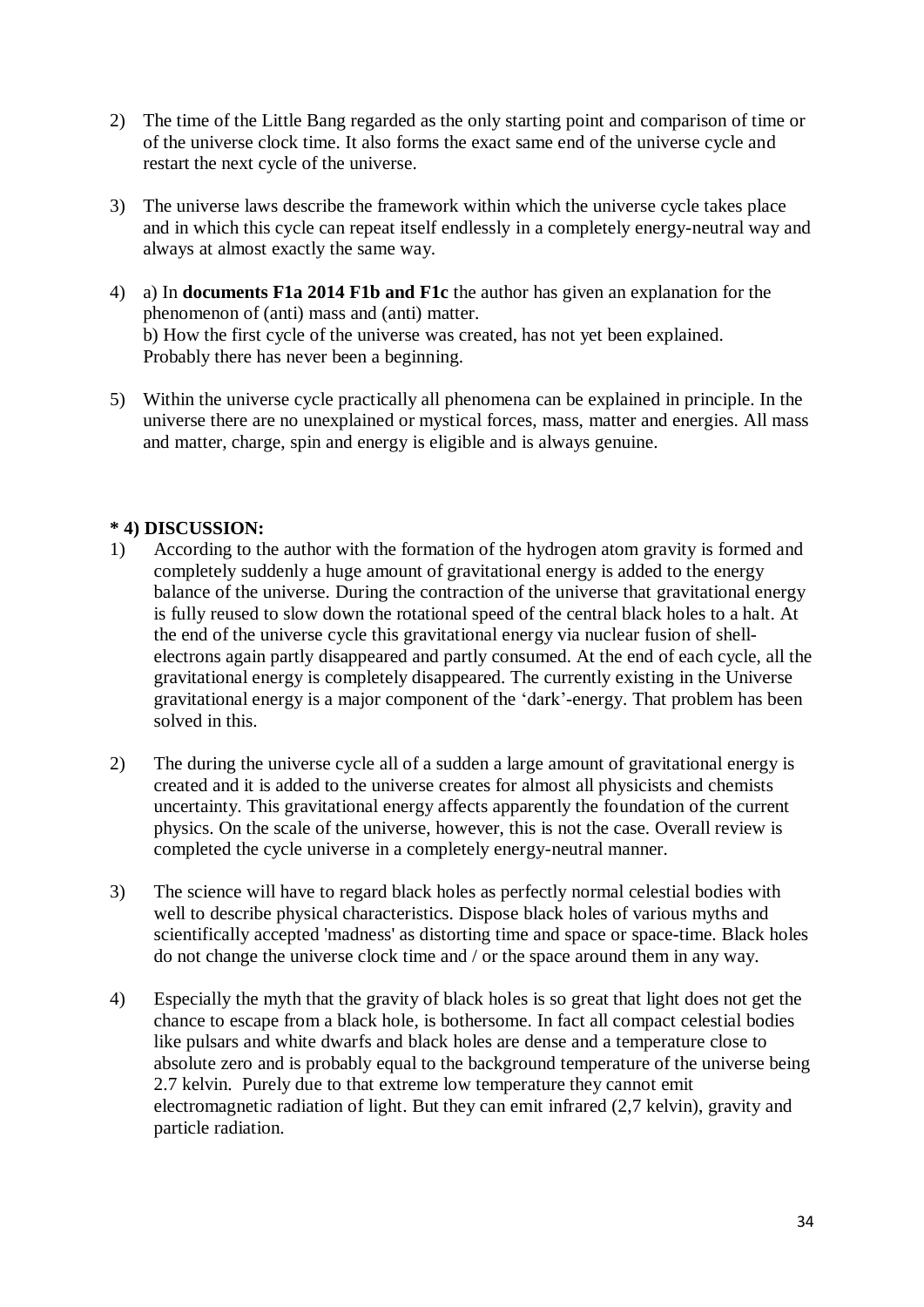- 5) The shell-electrons of black-hole atoms move almost at the speed of light around their nucleus. That is also a reason why a black hole cannot emit (or absorb) light photons. In fact black holes are 100% perfect mirrors.
- 6) Gravity is the only radiation without mass, charge, magnetic spin and kinetic energy. .
	- Gravity is the only radiation black holes that can emit and absorb unhindered.
	- Black holes obey the law of gravitation **Newton** / **Einstein** and the gravitational formulas of **Roos** / **Uiterwijk Winkel**.
	- Gravity moves at an infinite speed through the infinite universe.
- 7) Black holes play a very useful and indispensable function within the universe cycle. In the current scientific thinking it is completely passed by.
- 8) Due to radioactive decay of nuclei of black hole atoms, black holes can emit high energy particles but that can only occur from the outer atomic layers of the black hole and in the form of high-energy cosmic (particle) radiation. The full nuclear stabilization of the big central black holes of the galaxies takes place very slowly and therefore lasts several hundred billions  $(10^9)$  of years.
- 9) Because of the special role of gravity, each universe cycle ends with the same amount of 'resilience' and energy. During the Little Bang, this 'spring' tension of the black hole atoms among each other and the kinetic energy of the shell-electrons are passed to the next cycle. Each universe start with exactly the same number of protons and electrons, and with the same amount of radial impulse and transverse angular momentum.
- 10) During each cycle always the same maximal expansion and minimal contraction are achieved and that is done at the same time after the Little Bang. Each corresponding phase in the universe cycle and the last cycle as a whole to energetic reasons always exactly the same duration.
- 11) Modeling of the universe cycle is necessary in order to establish the 12 basic parameters quantitatively and conditions of each phase in the universe cycle. Through modeling the principles of the universe as a whole cycle can be derived quantitatively.

# **\*5. CONCLUSIONS**:

- 1) The universe laws describe the framework within which the universe cycle takes place and in which this cycle can repeat itself endlessly and always the same way. The universe laws make the universe and the universe cycle understandable.
- 2) Through modeling the universe cycle, all 12 basic parameters and the limiting conditions of the universe eventually can be filled quantitative for each of the 29 phases and for the universe cycle as a whole.
- 3) The modeling of the universe cycle also ensures that the universe is stripped of all myths about: a) 'dark matter', b) 'dark energy' and c) that black holes could distort space and time.

('Dark matter' is solved by adding *cos α* to the used gravity formulas; 'dark energy is nothing else than gravitational energy versus the center C of the universe!)